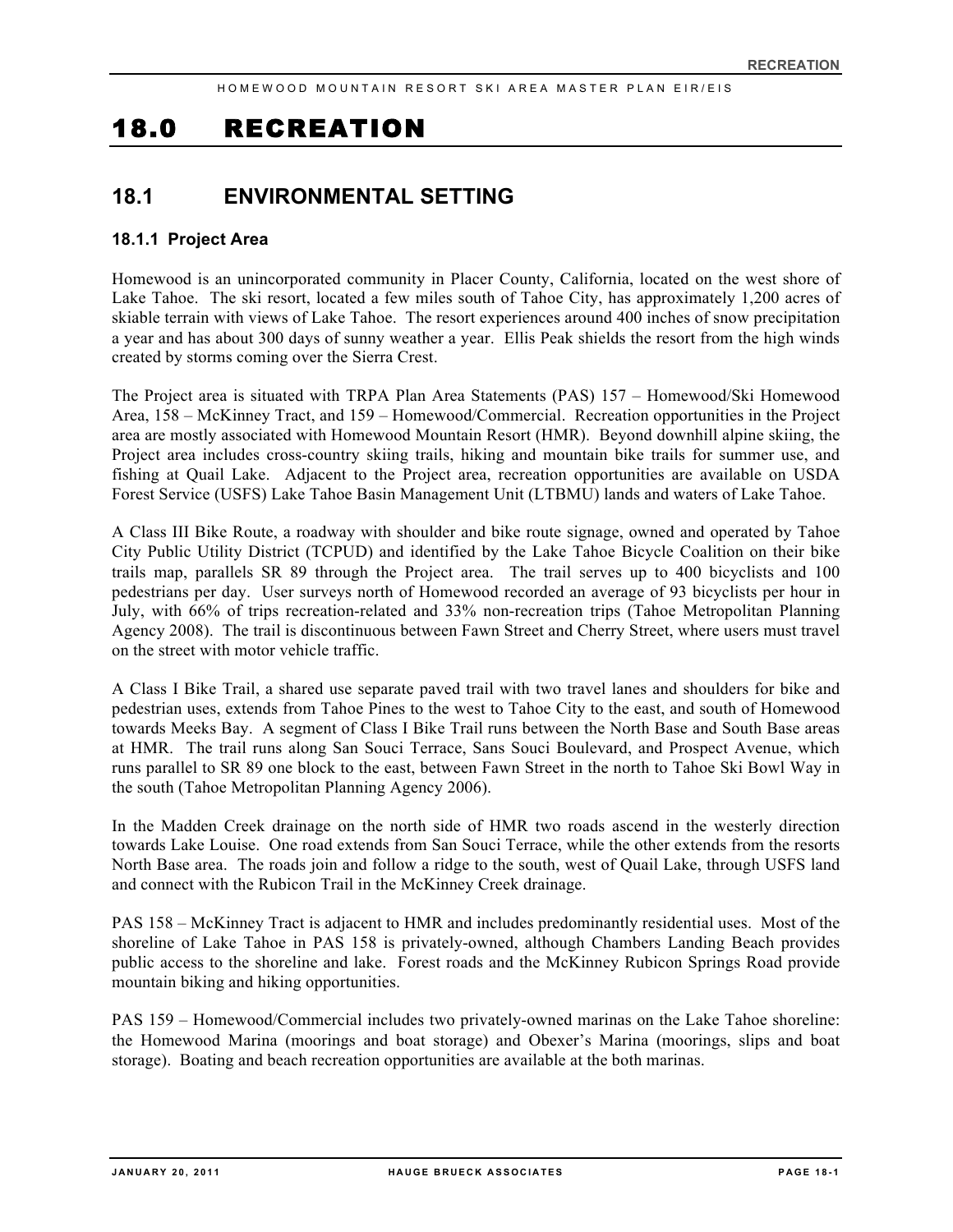## **18.1.2 West Shore Area**

In the Placer County portion of the west shore of Lake Tahoe, there are five public day use parks and overnight campgrounds. Quail Creek Park is located to the southeast of HMR near Quail Lake. The park is operated by the TCPUD and offers hiking, picnicking, and swimming. The USFS LTBMU operates William Kent Campground and Kaspian Campground and Picnic Area to the north of Homewood, and Meeks Bay to the south. California State Parks operates Ed Z-Berg Sugar Pine Point and D. L. Bliss State Parks to the south of Homewood.

Burton Creek State Park is located approximately 6 miles north of the Project area, Ed Z'berg Sugar Pine Point State Park located about 3 miles to the south of the Project area, and D. L. Bliss/Emerald Bay State Parks (two separate State parks managed as a single unit) are located about 12 miles south of the Project area. Burton Creek State Park is currently undeveloped – no dedicated parking is available and it receives relatively little recreational use. Ed Z'berg Sugar Pine Point State Park had 24,871 visitor days for day use and overnight camping in July 2009. D.L. Bliss/Emerald Bay State Parks had 25,107 visitor days for day use and overnight camping in July 2009 (Humphrey 2009). During peak summer demand periods, especially during weekends, parking remains available at Sugar Pine Point State Park, but campers are often turned away when the parks camping capacity is reached. At D.L. Bliss/Emerald Bay State Parks, campers are turned away when campground capacity is reached, and day use parking capacity, particularly at the Vikingsholm trailhead, is often exceeded (Lindemann 2009). Current trends of increased California population growth and increases in active outdoor life styles are anticipated to continue, increasing demand for existing State park facilities (California Department of Parks and Recreation 2005).

## **18.2 REGULATORY SETTING**

## **18.2.1 Tahoe Regional Planning Agency**

## *TRPA Regional Plan Recreation Thresholds and Plan Element*

The Value Statement, a statement that describes the desired condition, established for the Tahoe Regional Planning Agency's (TRPA) Recreation Threshold is found in the "Study Report for the Establishment of Environmental Threshold Carrying Capacities" and states that recreation is to:

"Maintain opportunities and facilities for the full spectrum of outdoor recreational uses to a socially acceptable level of concentration" (TRPA 1982).

In keeping with this Value Statement, the TRPA developed performance standards known as Environmental Threshold Carrying Capacities (ETCCs). For recreation resources, it is the policy of the TRPA Governing Body to:

- Preserve and enhance the high quality recreational experience including preservation of high-quality undeveloped shorezone and other natural areas;
- Consider provisions for additional access, where lawful and feasible, to the shorezone and high quality undeveloped areas for low density recreational uses; and
- Establish and ensure a fair share of the total Basin capacity for outdoor recreation is available to the general public.

In the environmental review of projects, the TRPA defines an impact based upon whether the action will degrade the quality of the recreation experience, quantity and capacity of existing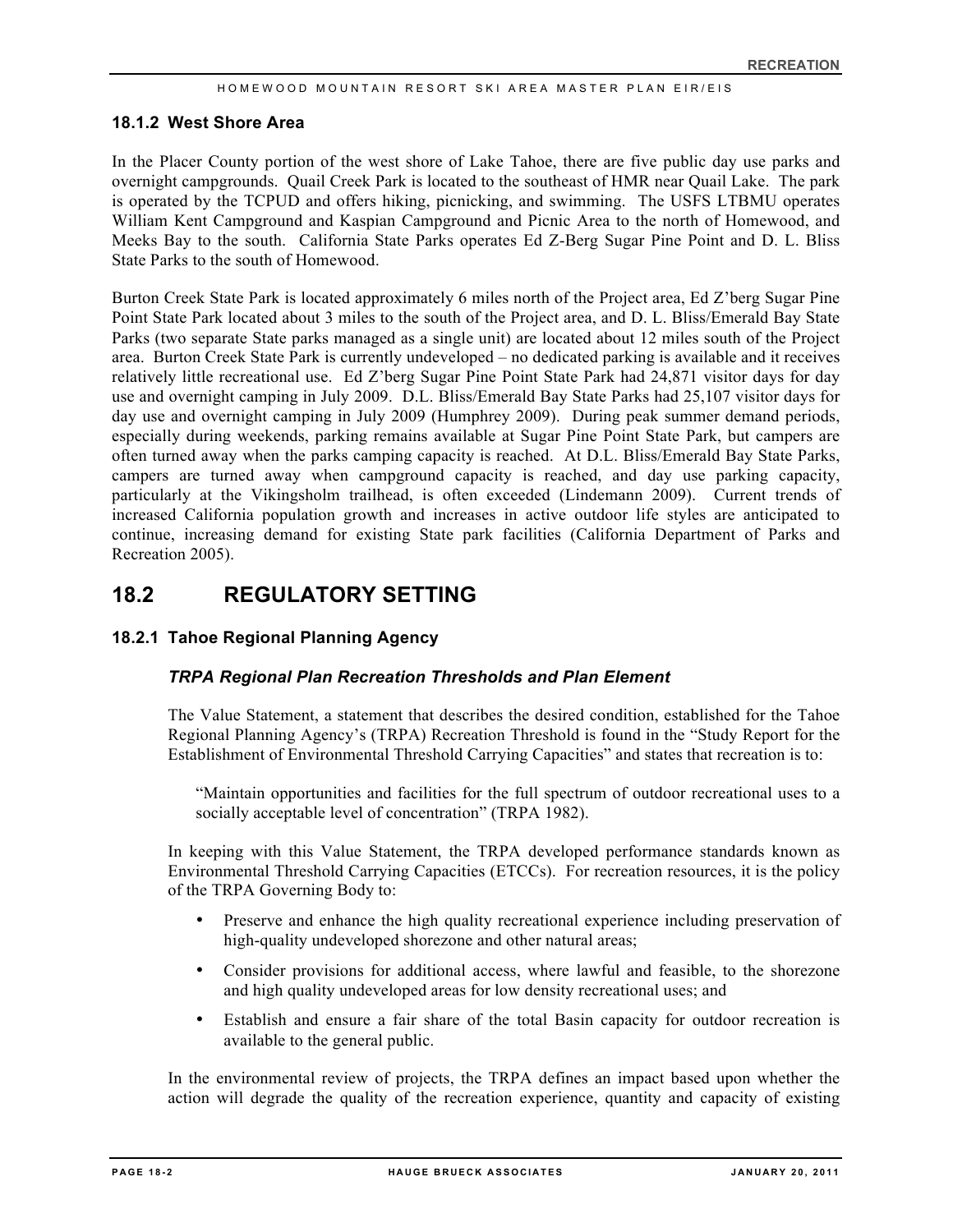recreational opportunities, or public access to recreational areas. The Recreation Element of the *Regional Plan* (TRPA 1986) establishes specific goals and policies to support the Recreation ETCC. The goals and policies provide for the development, utilization, and management of the recreational resources. The Recreation Element has three Subelements:

- 1) Dispersed Recreation, such as hiking, jogging, primitive camping, nature study, fishing, cross-country skiing, rafting/kayaking, and swimming;
- 2) Developed Recreation, including campgrounds, visitor information centers, and boat launching facilities; and
- 3) Urban Recreation, including day use areas, recreation centers, and participant sports facilities. Urban recreation is normally provided in urban areas and is primarily intended to serve the needs of local residents, as oppose to tourists or other visitors to the region.

Dispersed Recreation, Developed Recreation, and Urban Recreation Subelement goals and policies intend to achieve and maintain the ETCCs by ensuring that recreational opportunities keep pace with public demand, that recreational facilities remain high on the development priority list, and that the quality of the outdoor recreational experience is maintained.

## *Dispersed Recreation Subelement Goals*

The natural landscape of the Lake Tahoe Basin provides opportunities for dispersed forms of recreation that require little or no developed facilities. The value or quality of a particular activity depends on preserving the attractiveness and ecological integrity of the use areas and managing the resources that support the activity or experience. Dispersed Recreation Subelement Goals and Policies include:

**Goal 1. Encourage opportunities for dispersed recreation when consistent with environmental values and protection of the natural resources.** Dispersed recreation involves such activities as hiking, jogging, primitive camping, nature study, fishing, crosscountry skiing, rafting/kayaking, and swimming. These activities require a quality resource base and some degree of solitude. Achieving this goal will require commitments to develop support facilities and provide access such as trails, trailheads, restrooms in heavily used areas, and some hardening to protect the land.

**Goal 2. Provide high-quality recreational opportunities.** Numerous opportunities exist in the Lake Tahoe Basin to provide varied and quality recreational experiences. High-quality recreational opportunities often depend on limiting conflicts between uses and ensuring that uses are compatible with affected resources.

#### *Developed Recreation Subelement Goals and Policies*

Developed facilities in the Lake Tahoe Basin include marina/launch facilities, ski areas, campgrounds, several group facilities, a visitor information center, and beaches. The goals of the Developed Recreation Subelement relate to making sure other developments do not result in a reduced capacity of developed recreation facilities. Developed Recreation Subelement Goals and Policies include:

**Goal 1. Provide a fair share of the total Basin capacity for outdoor recreation**. This goal addresses the need to reserve capacity for recreation-oriented types of development. Capacity will be reserved in terms of water supply, land coverage, and air and water quality. Public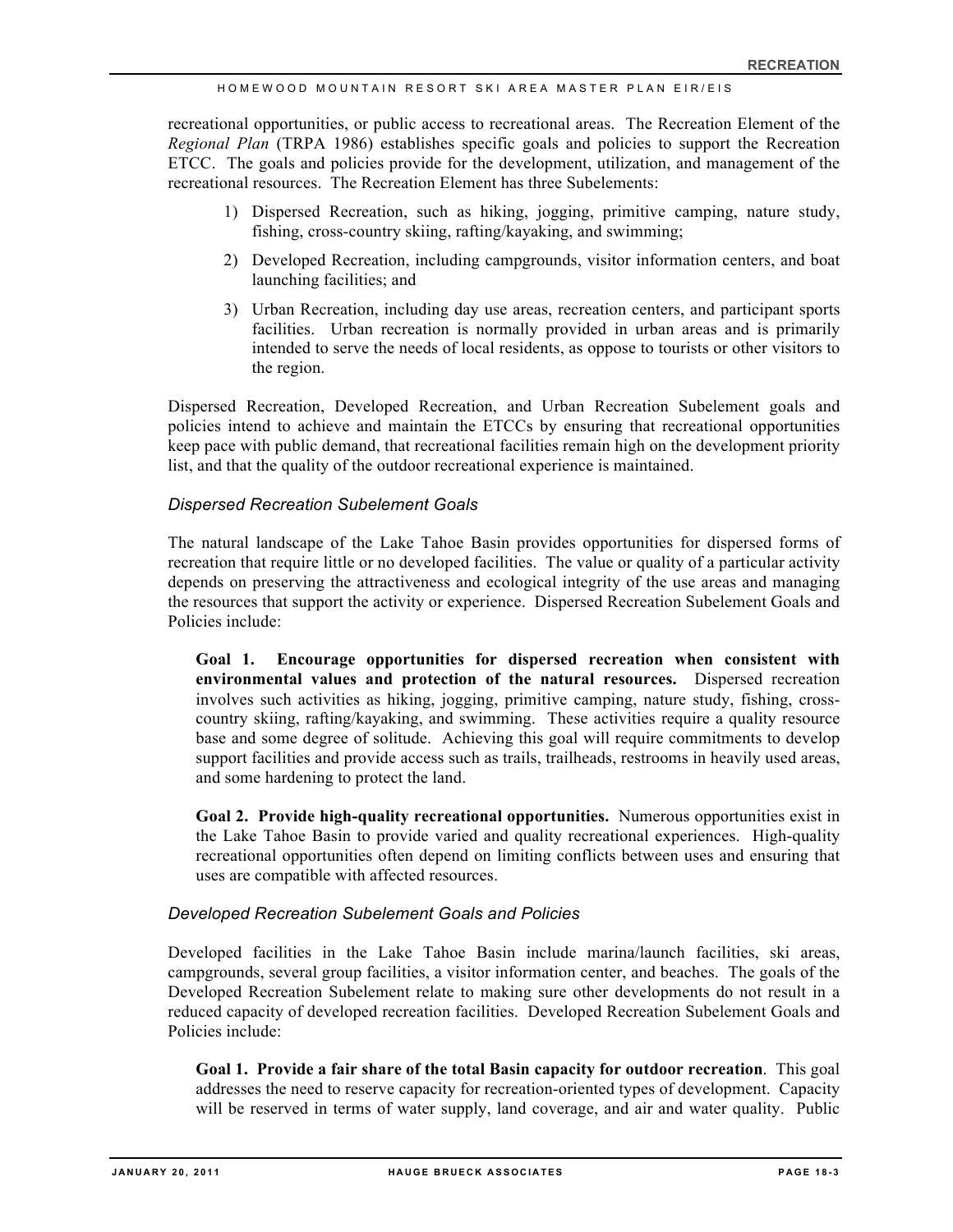roads and transportation systems shall be managed to provide service to outdoor recreation areas.

Policy 1. All existing reservations of services for outdoor recreation shall continue to be committed for such purposes. The purpose of this policy is to recognize existing reserve commitments for outdoor recreation, such as the reservation of sewage capacity by the LTBMU, and to ensure such commitments are not lost or diverted to interests other than recreation.

Policy 2. When reviewing projects that commit significant resources to non-outdoor recreation uses, TRPA shall be required to make written findings that sufficient resource capacity remains to obtain the recreation goals and policies of this plan. Based on estimated recreational development permitted by the *Regional Plan*, the TRPA shall specify "fair share" estimates for the Basin and local areas of critical services and resources. Non-recreational projects may not be approved that utilize reserved capacities.

Policy 3. Provisions shall be made for additional developed outdoor recreation facilities capable of accommodating 6,114 PAOT in overnight facilities and 6,761 PAOT in summer day-use facilities and 12,400 PAOT in winter day-use facilities.

**Goal 2. Provide for the appropriate type, location, and rate of development of outdoor recreational uses.** The appropriate type and rate of outdoor recreational development should depend on demand. The location of facilities should be responsive to both environmental concerns and site amenities.

Policy 1. Expansion of recreational facilities and opportunities should be in response to demand. This strategy provides for expansion of existing recreational facilities and opportunity for development of new facilities if they meet ETCCs. Opportunity may be expanded to respond to public need if physical resources are available and traffic mitigation measures can be implemented.

Policy 2. Bike trails shall be expanded to provide alternatives for travel in conjunction with transportation systems. This policy encourages additional bike trail systems, emphasizing expansion near urban areas to establish alternative modes of travel to reduce vehicle miles of travel (VMT).

Policy 7. Development of day-use facilities shall be encouraged in or near established urban areas, whenever practical. Day-use facilities are generally in high demand close to urban areas, where residents can use facilities with minimal travel. This policy encourages new day-use facilities near urban areas or where the particular use or service is best suited.

Policy 8. Visitor information facilities shall be located, to the extent feasible, near entry points to the Basin or close to urban areas. These facilities serve the public by exchanging information and by providing travelers with directions to major attractions. The siting of these facilities should complement objectives to reduce the VMTs in the Lake Tahoe Basin.

Policy 9. Parking along scenic corridors shall be restricted to protect roadway views and roadside vegetation. This policy would reduce roadside parking by providing off-road parking "satellites" in conjunction with roadside barriers.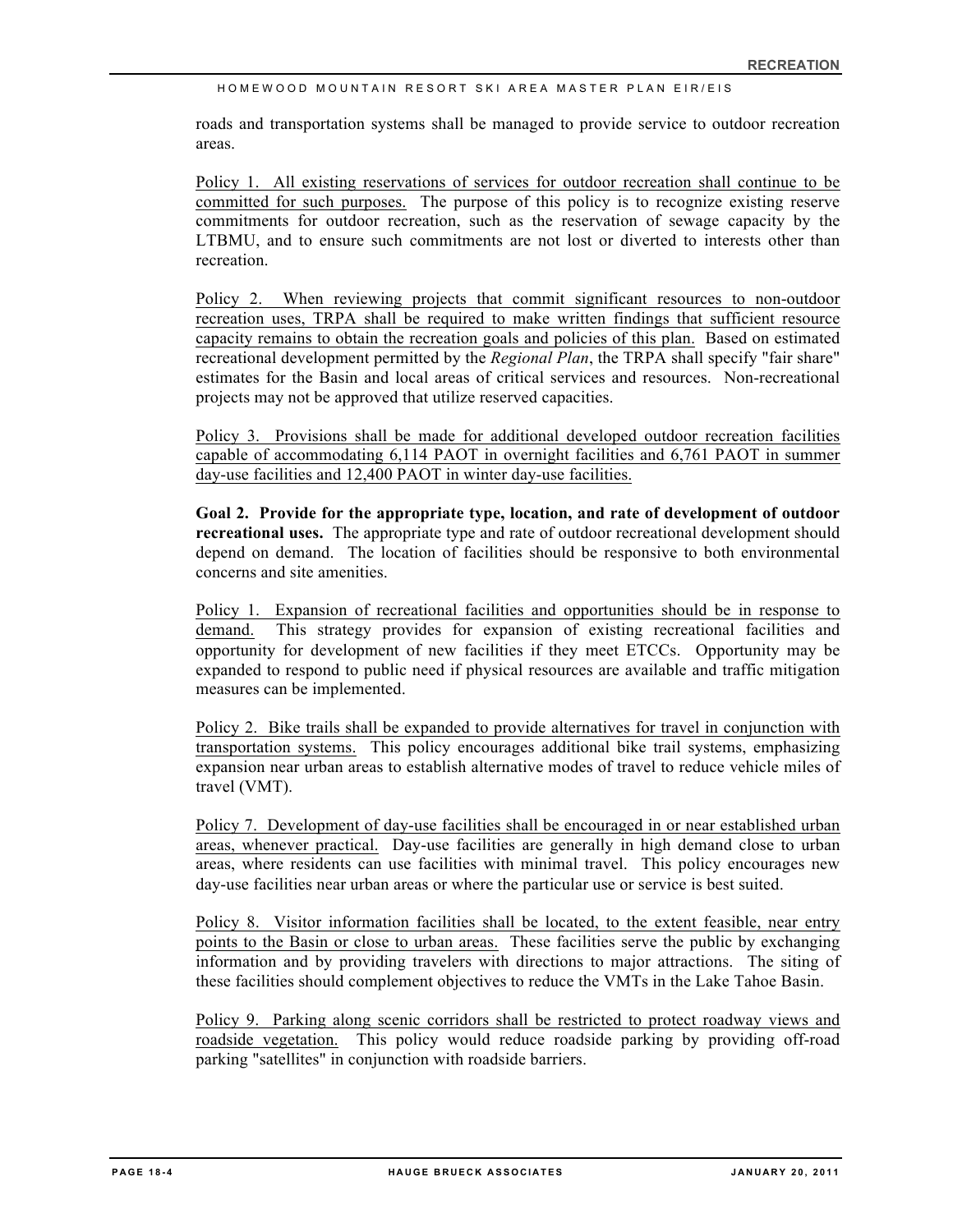Policy 10. Transit operations, including shuttle-type boat service, should serve major recreation facilities and attractions. Transit operations can reduce vehicle trips and the need for parking at recreation areas and facilities. Decreased auto use in many areas would enhance the recreational experience.

**Goal 3. Protect natural resources from overuse and rectify incompatibility between uses.** Overcrowding and conflicting uses can degrade recreation resources and experiences.

Policy 1. Recreation development shall be consistent with the special resources of the area. The physical and biological characteristics of the Lake Tahoe Basin create a unique variety of recreational opportunities. These qualities define the types of recreational activities that are compatible with the Basin's natural features. Avoid activities that are best served elsewhere or are incompatible with the Basin's natural qualities.

Policy 2. Regulate intensity, timing, type, and location of use to protect resources and separate incompatible uses. Regulations will be adopted and enforced dealing with the timing, types of use and PAOTs permitted for various activities to avoid conflicts with fish, wildlife, and vegetation. Incompatible activities between visitors would be separated by establishing use areas for dispersed recreation separate from developed recreation areas. This strategy would examine overall demand and planned capacity and determine site-specific areas within the Lake Tahoe Basin for the various demands to be met.

**Goal 4. Provide for the efficient use of outdoor recreation resources.** Some recreational areas - ski areas, beaches, campgrounds, and picnic areas - have wide fluctuations in seasonal and weekday use. This goal promotes a more balanced use of facilities and sites on a yearround and weekly basis.

Policy 1. Promote the use of underutilized recreation areas through programs that improve the public awareness of recreation opportunities and through an expanded water and inland transit system.

Policy 2. Seasonal facilities should provide opportunities for alternative uses in the offseason, wherever appropriate.

## *Urban Recreation Subelement Goals and Policies*

Numerous outdoor recreational opportunities are conveniently located near urban areas. Highdemand facilities include participant sports facilities and day-use facilities such as picnic areas, parks, and recreation centers. The demand for such public facilities must be anticipated in order to reserve sufficient capacity for future expansion or development. Urban Recreation Subelement Goals and Policies include:

**Goal 1. Provide sufficient capacity for local-oriented forms of outdoor and indoor recreation in urban areas.** Recreational facilities in the Lake Tahoe Basin more than accommodate the needs of residents, but these facilities are more regional in nature and cater to visitors. The specialized recreational needs of residents need to be considered apart from the more general demands of the tourist.

Policy 1. Reserve sufficient public service and facility capacity to accommodate all forms of urban recreation. Areas suitable for urban-oriented recreation facilities need to be identified,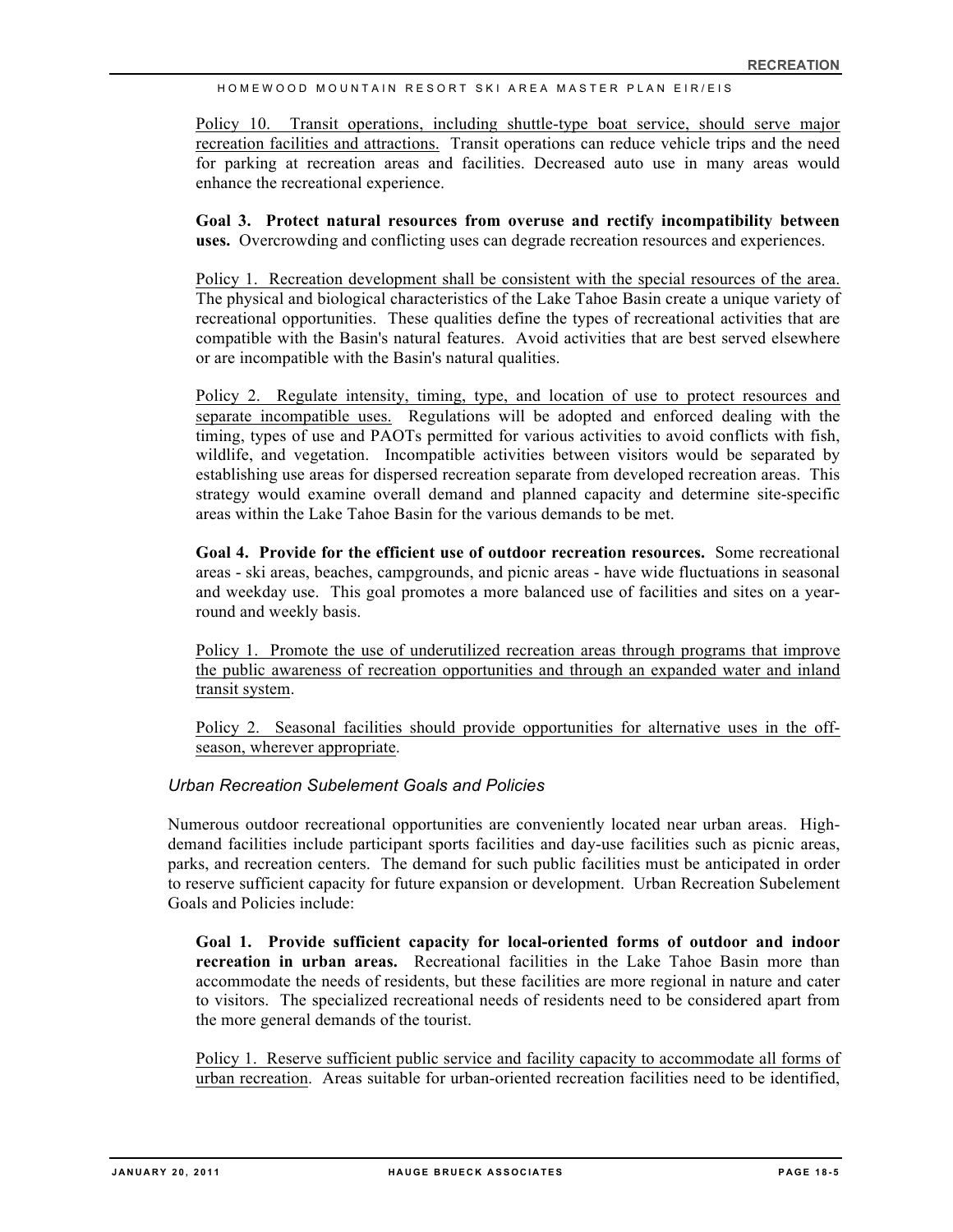appropriately acquired, and managed by local government or service districts. The demand for such forms of recreation must be determined by local residents and local government.

Policy 2. Urban outdoor recreational facilities located in sensitive areas should be encouraged to relocate to other suitable sites.

## *2006 Threshold Evaluation Report*

The 2006 Threshold Evaluation Report reviews the status of the individual thresholds, including the two recreation threshold indicators: R-1 - Quality experience and additional access, and R-2 - Fair share of recreation capacity. The 2006 Threshold Evaluation Report concludes that both threshold indicators are in attainment (TRPA 2007). Several concerns are raised with regard to possible trends that could undermine threshold attainment, including a disparity between the amount of new residential development versus the amount of new recreational development measured by persons at one time (PAOT), and the loss of recreational opportunities from protection of other resource values (e.g., stream environment zones or SEZs) or from private recreational providers changing the existing use to achieve higher revenue production.

## *Lake Tahoe Regional Bicycle and Pedestrian Master Plan*

The 2006 Lake Tahoe Regional Bicycle and Pedestrian Master Plan (BPMP) was prepared by the TRPA Tahoe Metropolitan Planning Organization (TMPO). In the State of California, TRPA is the designated Regional Transportation Planning Agency (RTPA). The core mission of the TMPO is to establish a safe, efficient and integrated transportation system that reduces reliance on the private automobile, provides for alternative modes of transportation, serves the basic transportation needs of the citizens of the Tahoe Region, supports the economic base of the region in the movement of goods and people, and minimizes adverse impacts on humans and the environment. The BPMP is blueprint for developing a regional bicycle and pedestrian system that includes facilities and programs throughout the Lake Tahoe region (TMPO 2006). The following applicable goal and policy statements express the philosophy behind the BPMP and the proposed system. The BPMP Goals and Objectives evolved from the desire to provide citizens and visitors with a bicycle and pedestrian system that can accommodate a variety of trip purposes, and user types and levels with the goal of improving safety and reducing automobile dependency. Goals and Objectives include:

GOAL 1. Provide safer and more efficient bicycle facilities in the Lake Tahoe Basin that create a positive experience for residents and visitors.

OBJECTIVE. Construct bicycle facilities identified in the BPMP and provide for the maintenance of both existing and new facilities.

GOAL 2. Include bicycle facilities in all appropriate future development or redevelopment projects to facilitate bicycling with a high degree of connectivity to the existing and proposed system.

OBJECTIVE. Maximize the number of bicycle trips in existing, new, and redevelopment areas by encouraging the construction of new facilities.

GOAL 3. Develop a bicycle and pedestrian system that enhances safety and convenience of bicycling and walking to employment, recreational, and educational centers in the Lake Tahoe Basin.

OBJECTIVE. Increase bicycle and pedestrian trips to employment, recreational and educational centers to reduce vehicle congestion and improve air quality.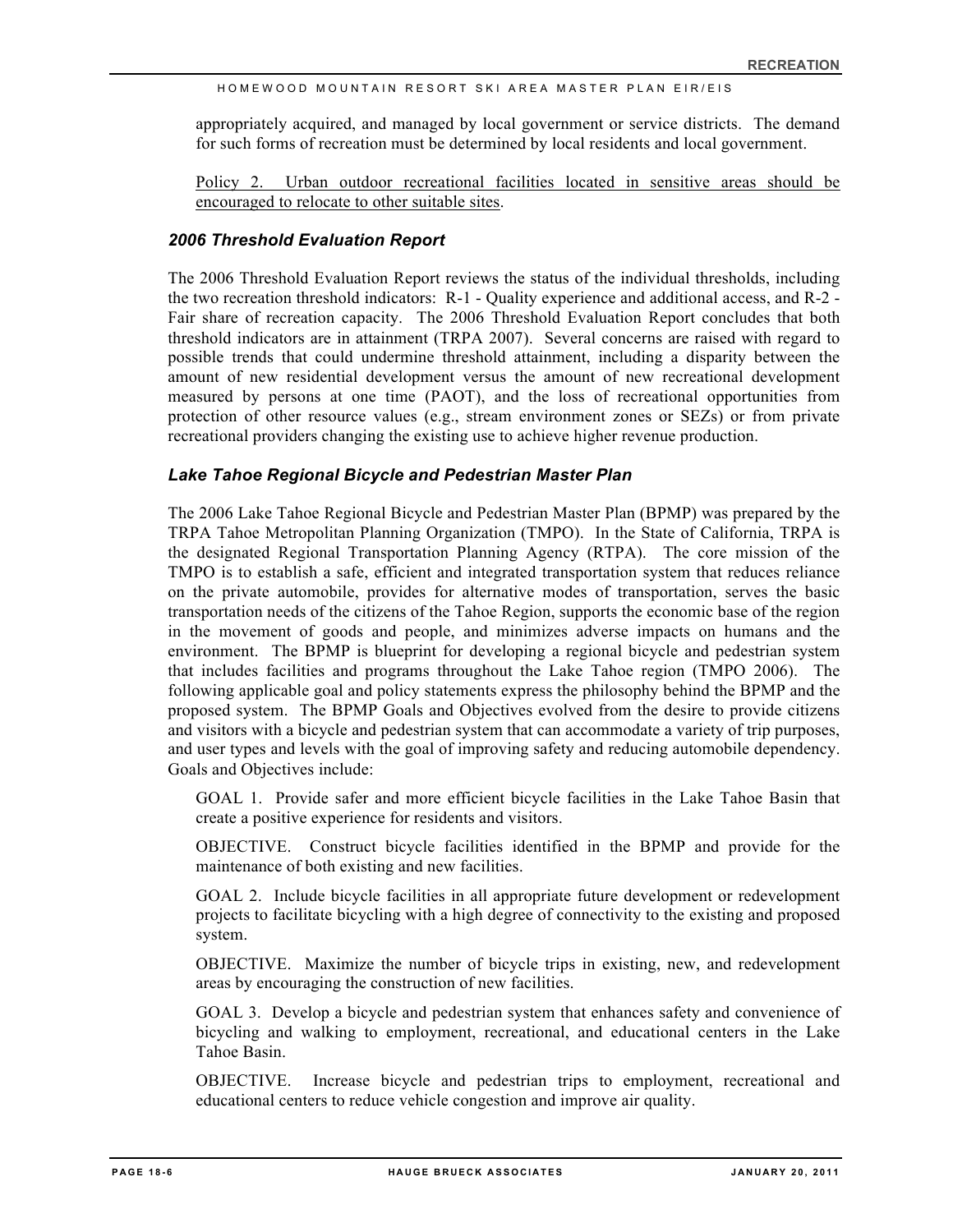GOAL 4. Educate and inform residents and visitors of the Lake Tahoe Basin about how to use bicycle and pedestrian facilities safely.

OBJECTIVE. Improve bicycling and pedestrian conditions in the Lake Tahoe Basin by reducing accidents and increasing the number of bicycle and pedestrian system users.

GOAL 7. Provide a safer, more efficient pedestrian network that improves pedestrian access and mobility throughout the Lake Tahoe Basin by removing obstacles and implementing pedestrian facilities and a model education and enforcement program.

OBJECTIVE. Create a policy framework and action program to enhance walking as a viable transportation choice, particularly in pedestrian districts and areas of high pedestrian activity for commutes and errands where travel is less than ¾ mile.

GOAL 8. Improve pedestrian safety at controlled locations.

OBJECTIVE. Provide safe, frequent crossing opportunities for pedestrians at controlled locations.

GOAL 9. Improve pedestrian safety at uncontrolled locations.

OBJECTIVE. Provide safe crossings for pedestrians at uncontrolled approaches to intersections, mid-block crossings, and trail crossings.

GOAL 10. Maximize the walkability of the pedestrian districts in the Tahoe Basin.

OBJECTIVE. Provide compact intersections, pathways, and frequent crossing opportunities that are safe, accessible, functional, and useful.

GOAL 11. All new developments should provide a safe, comfortable walking environment that promotes pedestrian activity.

OBJECTIVE. New development should be accessible to all pedestrians with wide sidewalks, compact intersections, and integrated pedestrian circulation.

#### *Plan Area Statements*

The Project area includes TRPA PAS' 157 – Homewood/Ski Homewood Area, 158 – McKinney Tract, and 159 – Homewood/Commercial. The PAS' summarize permitted or compatible recreation activities and land uses, recreation policies, and PAOT allocations.

### *157 – Homewood/Ski Homewood Area*

#### **Land Use Classification:** Recreation.

**Planning Statement:** This area should continue to provide opportunities for downhill skiing within guidelines prepared through ski area master plans and scenic restoration plans. **Special Policies:** Access for cross-country skiing should be improved.

## **Permissible Uses (Recreation):**

Allowed (A): Day use areas, outdoor recreation concessions, and riding and hiking trails. Special-use provisions required (S): Cross country skiing courses, skiing facilities, and snowmobile courses.

#### **Additional Developed Outdoor Recreation:**

Summer Day Uses: 0 PAOTs.

Winter Day Uses: 4,000 PAOTs. (4,000 is listed in error – the correct number is 1,100) Overnight Uses: 280 PAOTs.

Other: 5.0 miles of hiking trails.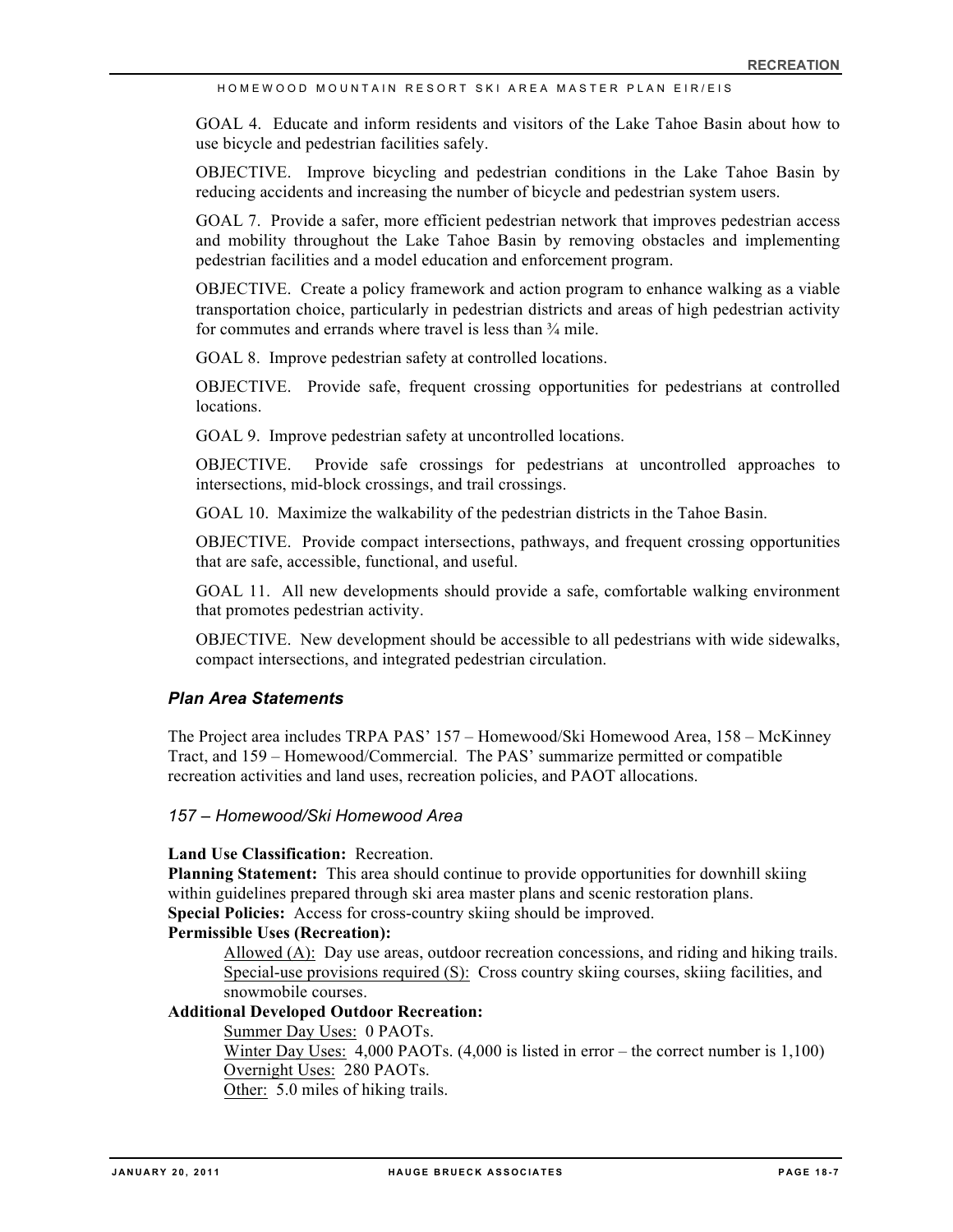### *158 – McKinney Tract*

## **Land Use Classification:** Residential.

**Planning Statement:** This area should remain residential with a density of one single family dwelling per parcel.

#### **Permissible Uses (Recreation):**

Allowed (A): Riding and hiking trails, day use areas, and beach recreation. Special-use provisions required (S): Participant sports facilities.

#### **Tolerance District 7 (Shorezone):**

Primary Uses: Beach recreation (intensive) (A), and salvage (A).

Accessory Structures: Mooring buoys (A), piers (A), fences (S), boat ramps (S), breakwaters or jetties (S), shoreline protective structures (A), floating platforms (A), and water intake lines (S).

## **Additional Developed Outdoor Recreation:**

Summer Day Uses: 0 PAOT. Winter Day Uses: 0 PAOT. Overnight Uses: 0 PAOT.

## *159 – Homewood/Commercial Tract*

## **Land Use Classification:** Tourist.

**Planning Statement:** This area should continue to be a tourist commercial area. However, there is a need for rehabilitation while maintaining the scale and character of the west shore.

## **Permissible Uses (Recreation):**

Allowed (A): Day use areas, participant sports facilities, beach recreation, outdoor recreation concessions, and marinas.

Special-use provisions required (S): Recreation center, boat launching facilities, crosscountry skiing courses, riding and hiking trails, skiing facilities, snow mobile courses, and visitor information center.

## **Tolerance District 7 (Shorezone):**

Primary Uses: Water oriented outdoor recreation concessions (A), beach recreation (intensive)  $(A)$ , and waterborne transit  $(A)$ , boat launching facilities  $(S)$ , tour boat  $(A)$ , safety and navigation devices (A), marinas (S), and salvage (S)

Accessory Structures: Mooring buoys (A), piers (A), fences (S), boat ramps (S), breakwaters or jetties (S), shoreline protective structures (A), floating platforms (A), and water intake lines (S).

## **Additional Developed Outdoor Recreation:**

Summer Day Uses: 0 PAOT. Winter Day Uses: 0 PAOT. Overnight Uses: 0 PAOT.

## **18.2.2 State of California**

The Quimby Act (California Government Code §66477) preserves open space and parkland in urbanizing areas of the State by authorizing local governments to establish ordinances requiring developers of new subdivisions to dedicate land for parks, pay an in-lieu fee, or perform a combination of the two. The Quimby Act provides two standards for the dedication of land for use as parkland. If the existing area of parkland in a community is 3 acres or more per 1,000 persons, then the community may require dedication based on a standard of 5 acres per 1,000 persons residing in the subdivision. If the existing amount of parkland in a community is less than 3 acres per 1,000 persons, then the community may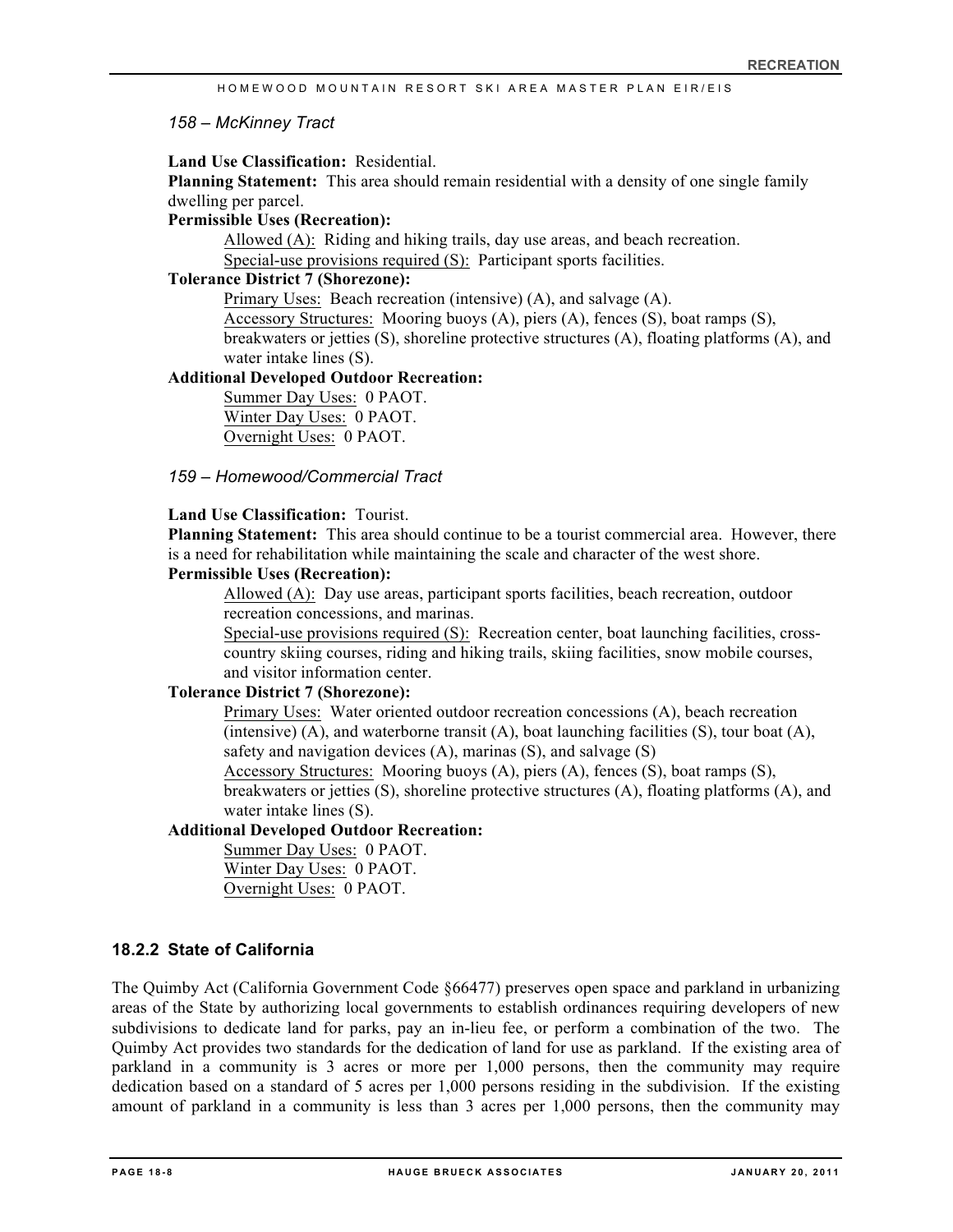require dedication based on a standard of only 3 acres per 1,000 persons residing in the subdivision. The Quimby Act requires a city or county to adopt standards for recreational facilities in its general plan recreation element if it is to adopt a parkland dedication/fee ordinance.

The current Placer County parks fee includes a Quimby Act fee that is collected at the final map recording and an AB 1600 fee that is collected at the building permit stage. Project Applicants pay \$555 per single family-zoned parcel, and \$405 per multifamily unit at the time of subdivision to provide for improvements to accommodate increased demand for recreational facilities.

## **18.2.3 Placer County Code and General Plan**

Chapter 18 of the Placer County Code is the County's Environmental Review Ordinance. Appendix A of the ordinance lists impacts that are normally considered significant for a number of topics including land use, traffic, air, and cultural resources, but does not list impacts for recreation. Section 5 of the Placer County General Plan, "Recreational and Cultural Resources," includes goals and associated policies for public recreation and parks, private recreational facilities and opportunities, and recreational trails (Placer County 1994). For the Project, relevant goals and policies include:

#### **Goal 5.A: To develop and maintain a system of conveniently-located, properly-designed parks and recreational facilities to serve the needs of present and future residents, employees, and visitors.**

5.A.1. The County shall strive to achieve and maintain a standard of 5 acres of improved parkland and 5 acres of passive recreation area or open space per 1,000 population.

- 5.A.2. The County shall strive to achieve the following park facility standards:
	- a. 1 tot lot per 1,000 residents,
	- b. 1 playground per 3,000 residents,
	- c. 1 tennis court per 6,000 residents,
	- d. 1 basketball court per 6,000 residents,
	- e. 1 hardball diamond per 3,000 residents,
	- f. 1 softball/little league diamond per 3,000 residents,
	- g. 1 mile of recreation trail per 1,000 residents,
	- h. 1 youth soccer field per 2,000 residents,
	- i. 1 adult field per 2,000 residents,
	- j. 1 golf course per 50,000 residents.

5.A.3. The County shall require new development to provide a minimum of 5 acres of improved parkland and 5 acres of passive recreation area or open space for every 1,000 new residents of the area covered by the development. The park classification system shown in Table 5-1 should be used as a guide to the type of the facilities to be developed in achieving these standards.

5.A.4. The County shall consider the use of the following open space areas as passive parks to be applied to the requirement for 5 acres of passive park area for every 1,000 residents.

- a. Floodways,
- b. Protected riparian corridors and stream environment zones,
- c. Protected wildlife corridors,
- d. Greenways with the potential for trail development,
- e. Open water (e.g., ponds, lakes, and reservoirs),
- f. Protected woodland areas,
- g. Protected sensitive habitat areas providing that interpretive displays are provided (e.g.,
- wetlands and habitat for rare, threatened or endangered species).

Buffer areas are not considered as passive park areas if such areas are delineated by setbacks within private property. Where such areas are delineated by public easements or are held as common areas with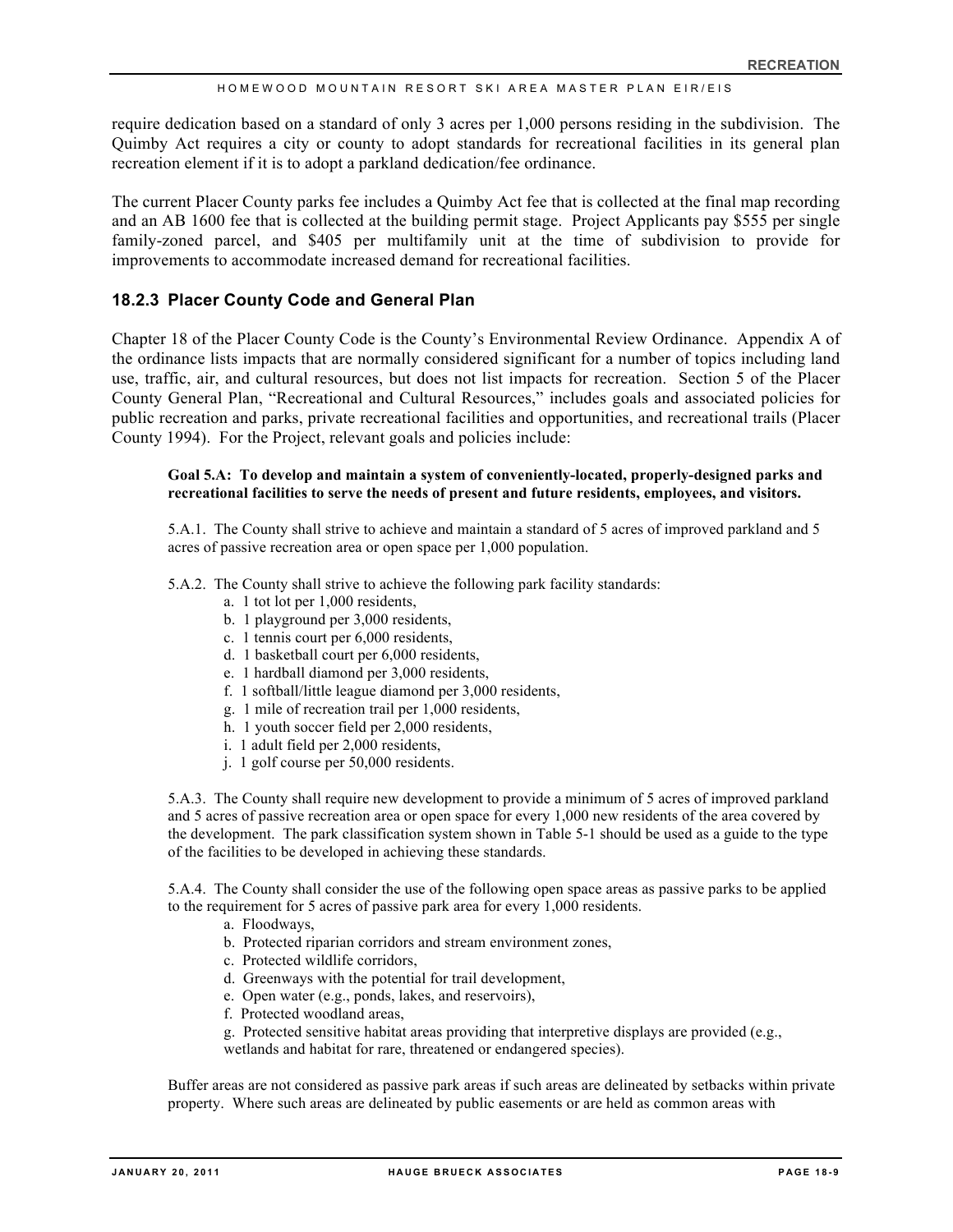homeowner/property owner access or public access, they will be considered as passive park areas provided that there are opportunities for passive recreational use.

5.A.5. The County shall require the dedication of land and/or payment of fees, in accordance with state law (Quimby Act) to ensure funding for the acquisition and development of public recreation facilities. The fees are to be set and adjusted as necessary to provide for a level of funding that meets the actual cost to provide for all of the public parkland and park development needs generated by new development.

5.A.8. The County shall strive to maintain a well-balanced distribution of local parks, considering the character and intensity of present and planned development and future recreation needs.

5.A.11. Regional and local recreation facilities should reflect the character of the area and the existing and anticipated demand for such facilities.

5.A.12. The County shall encourage recreational development that complements the natural features of the area, including the topography, waterways, vegetation, and soil characteristics.

5.A.13. The County shall ensure that recreational activity is distributed and managed according to an area's carrying capacity, with special emphasis on controlling adverse environmental impacts, conflict between uses, and trespass. At the same time, the regional importance of each area's recreation resources shall be recognized.

5.A.19. The County shall encourage the development of parks near public facilities such as schools, community halls, libraries, museums, prehistoric or historic sites, and open space areas and shall encourage joint-use agreements whenever possible.

5.A.22. The County shall encourage compatible recreational use of riparian areas along streams and creeks where public access can be balanced with environmental values and private property rights.

5.A.23. The County shall require that park and recreation facilities required in conjunction with new development be developed in a timely manner so that such facilities are available concurrently with new development.

5.A.24. The County shall encourage public and private park and recreation agencies to acknowledge the natural resource values present at park sites during the design of a new facility.

#### **Goal 5.B: To encourage development of private recreational facilities.**

5.B.1. The County shall encourage development of private recreation facilities to reduce demands on public agencies.

#### **Goal 5.C: To develop a system of interconnected hiking, riding, and bicycling trails and paths suitable for active recreation and transportation and circulation.**

5.C.1. The County shall support development of a Countywide trail system designed to achieve the following objectives:

a. Provide safe, pleasant, and convenient travel by foot, horse, or bicycle;

b. Link residential areas, schools, community buildings, parks, and other community facilities within residential developments. Whenever possible, trails should connect to the Countywide trail system, regional trails, and the trail or bikeways plans of cities;

c. Provide access to recreation areas, major waterways, and vista points;

d. Provide for multiple uses (i.e., pedestrian, equestrian, bicycle);

e. Use public utility corridors such as power transmission line easements, railroad rights-of-way, irrigation district easements, and roadways;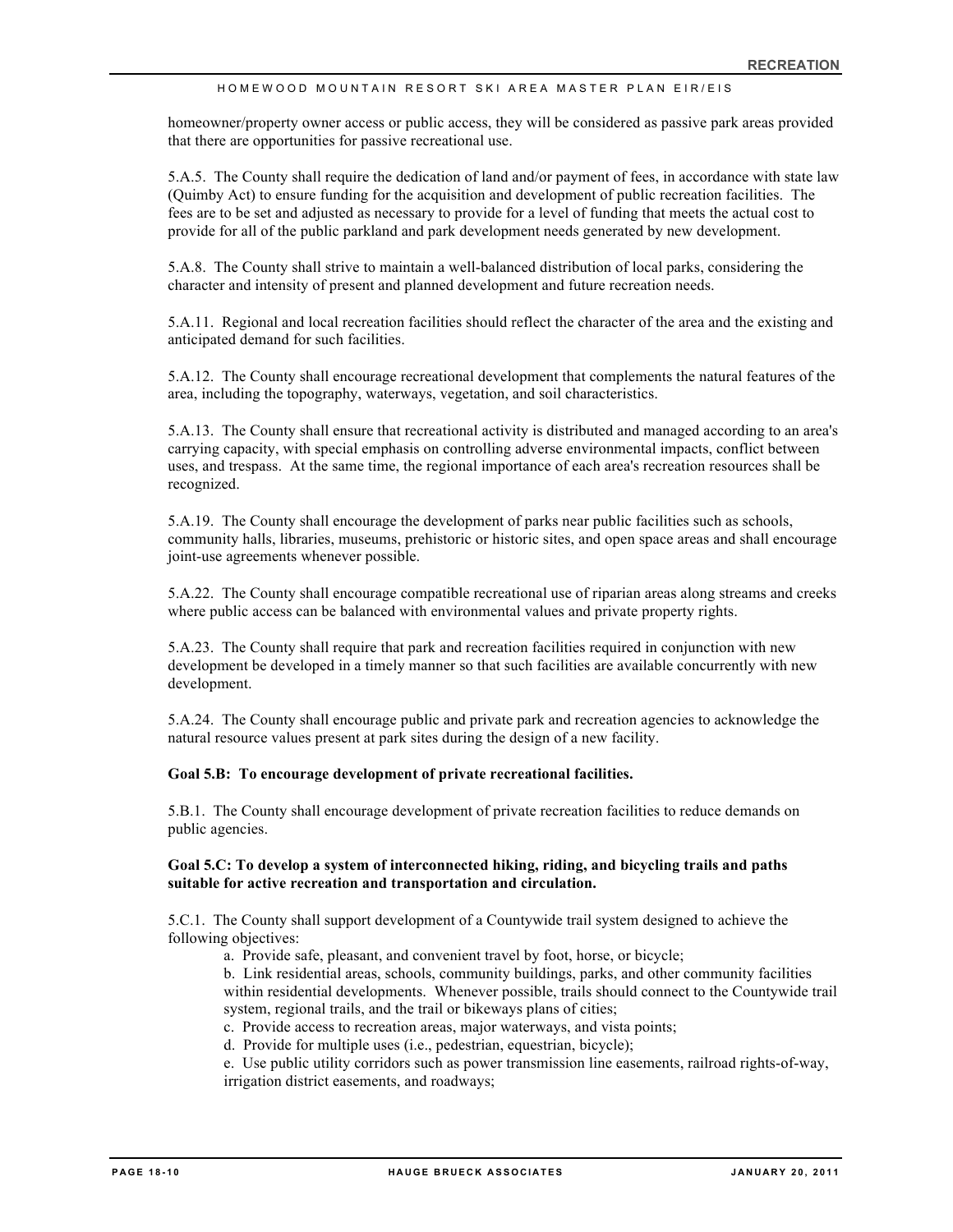f. Whenever feasible, be designed to separate equestrian trails from cycling paths, and to separate trails from the roadway by the use of curbs, fences, landscape buffering, and/or spatial distance; g. Connect commercial areas, major employment centers, institutional uses, public facilities, and recreational areas with residential areas; and

h. Protect sensitive open space and natural resources.

5.C.3. The County shall work with other public agencies to coordinate the development of equestrian, pedestrian, and bicycle trails.

5.C.5. The County shall encourage the preservation of linear open space along rail corridors and other public easements for future use as trails. [See also policies/programs under Goal 3.D., Non-Motorized Transportation.]

## **18.2.4 Placer County Zoning Ordinance**

As stated in Placer County Zoning Ordinance §17.54.100(D)(1), residential planned development projects are required to provide in-tract neighborhood recreational facilities to residents of the Planned Development in excess of the 5 acres per 1,000 residents are required by County Code §16.08.100 and Recreational Facilities Fee Ordinance (Chapter 15, Placer County Code). The total recreation facilities required for a planned development project cannot be less than that needed to accommodate the total demand for such facilities created by residents of the project, as determined by the Planning Commission in consultation with the Placer County Department of Facilities Services, Parks and Grounds Division.

Under Placer Code, project applicants have multiple ways to provide adequate recreational resources:

- Develop and dedicate to Placer County, or an appropriate recreation district serving the area of the project, a public park, consistent with the park needs of the community;
- Create commonly owned, on-site park and recreational improvements and/or as a credit toward fees, as deemed appropriate by the Planning Commission;
- Pay a fee equivalent to the value of the park and recreation improved land and park improvements to provide public parks and recreation facilities in the vicinity of the planned development. (Note: this fee correlates to parks and recreation demand created by the project and is a separate issue from that related to campground capacity issues raised by closure of the campground).

## **18.3 EVALUATION CRITERIA WITH POINTS OF SIGNIFICANCE**

Table 18-1 presents the evaluation criteria for recreation. These criteria are drawn primarily from local plans, adapted where necessary to reflect CEQA and TRPA requirements. For the purpose of this analysis, the stated applicable points of significance determine whether implementing the Project will result in a significant impact. These points of significance are based upon Appendix G of the State CEQA Guidelines and the TRPA Initial Environmental Checklist. A recreation impact is significant if implementation of the Project exceeds the point of significance shown in Table 18-1.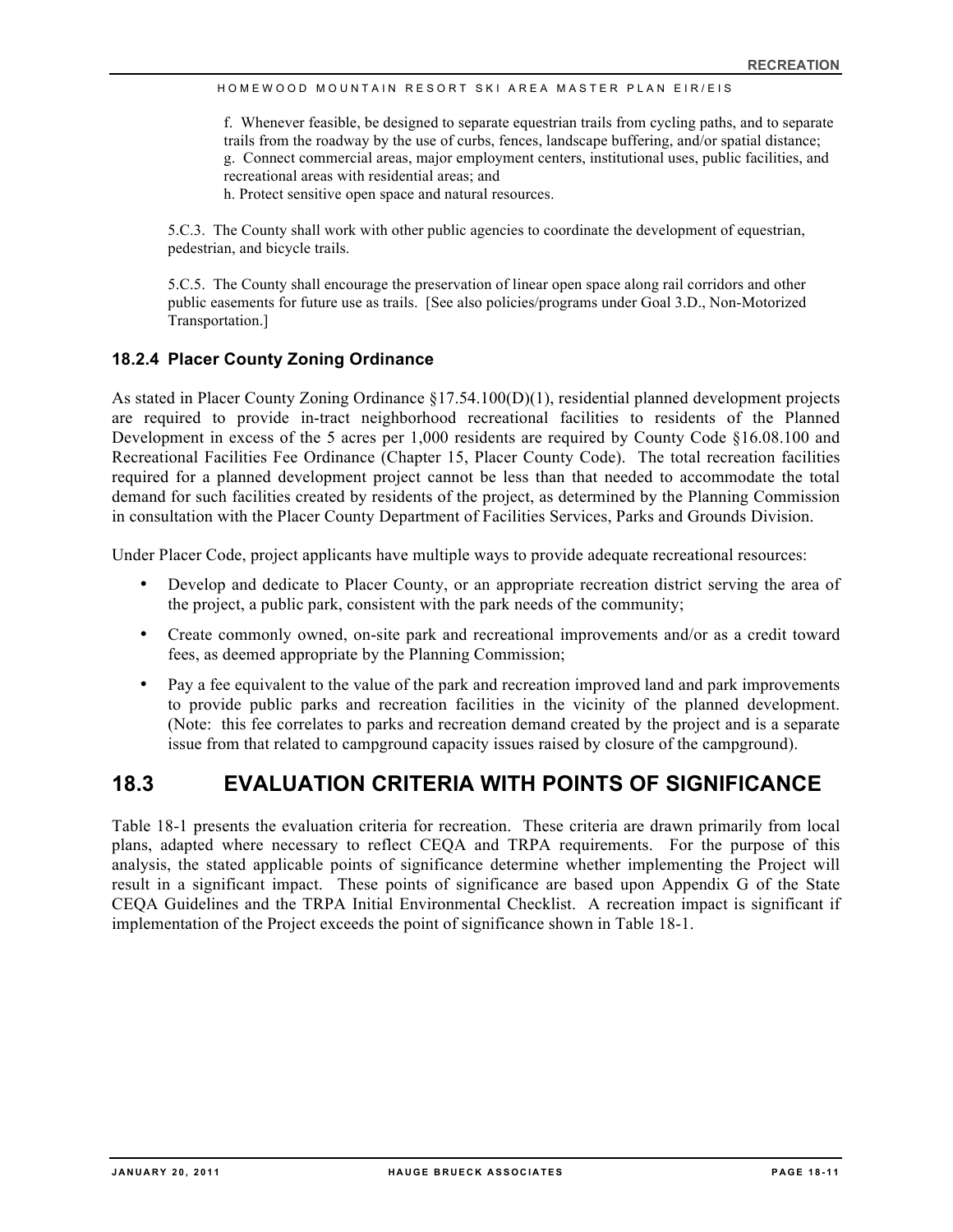## **Table 18-1**

| <b>Evaluation Criteria</b>                                                                                                                                                           | Significance<br><b>Threshold</b>                                                                                                                                                                            | <b>Justification</b>                                                                                                                                                                                                                                                       |
|--------------------------------------------------------------------------------------------------------------------------------------------------------------------------------------|-------------------------------------------------------------------------------------------------------------------------------------------------------------------------------------------------------------|----------------------------------------------------------------------------------------------------------------------------------------------------------------------------------------------------------------------------------------------------------------------------|
| REC-1. Will the Project result<br>in a decrease or loss of public<br>access to any lake, waterway, or<br>public lands or decrease in the<br>quality of a recreational<br>experience? | a) Project-induced<br>elimination of an<br>access route or entry<br>point to lakes,<br>waterways, or public<br>lands;<br>b) Project-induced<br>degradation of a high<br>quality recreational<br>experience. | TRPA Initial Environmental Checklist II (19 d);<br>TRPA Threshold Carrying Capacities (Resolution<br># 82-11); TRPA Regional Plan, Goals and<br>Policies, Chapter V, Recreation Element.                                                                                   |
| REC-2. Will the Project create<br>conflicts between recreation<br>uses, either existing or<br>proposed?                                                                              | a) Elimination of or<br>significant reduction<br>to an existing<br>recreation use;<br>b) Creation of new<br>recreation use<br>restrictions or limits in<br>due to the Project.                              | TRPA Initial Environmental Checklist II (19 c,);<br>TRPA Threshold Carrying Capacities (Resolution<br># 82-11); TRPA Regional Plan, Goals and<br>Policies, Chapter V, Recreation Element.                                                                                  |
| REC-3. Will the Project result<br>in the need to construct new<br>recreational facilities or<br>expansion of existing facilities?                                                    | Exceedance of<br>capacity at existing<br>local recreation<br>facilities.                                                                                                                                    | CEQA Appendix G Checklist XV (a, b); TRPA<br>Initial Environmental Checklist II (19 a); TRPA<br>Plan Area Statements; TRPA Threshold Carrying<br>Capacities (Resolution #82-11); TRPA Code of<br>Ordinances, Chapters 21 and 33; TRPA Regional<br>Plan Recreation Element. |
| REC-4. Will the Project create<br>additional recreational capacity?                                                                                                                  | <b>Exceedance of TRPA</b><br>PAOT allocations.                                                                                                                                                              | TRPA Initial Environmental Checklist II (19 b).                                                                                                                                                                                                                            |

## Evaluation Criteria with Point of Significance - Recreation

Source: Hauge Brueck Associates 2009

## **18.4 ENVIRONMENTAL IMPACTS AND RECOMMENDED MITIGATION**

## **Impact: REC-1. Will the Project result in a decrease or loss of public access to any lake, waterway, or public lands or decrease in the quality of a recreational experience?**

Analysis: *Less than Significant Impact; No Project (Alternative 2)*

Under the No Project (Alternative 2), there would be no changes to existing land uses or facilities in the Project area. Consequently, access to existing public recreation areas and the quality of the recreation experience are not expected to change. The No Project (Alternative 2) is therefore expected to have a less than significant impact on access to recreation and the quality of the recreation experience.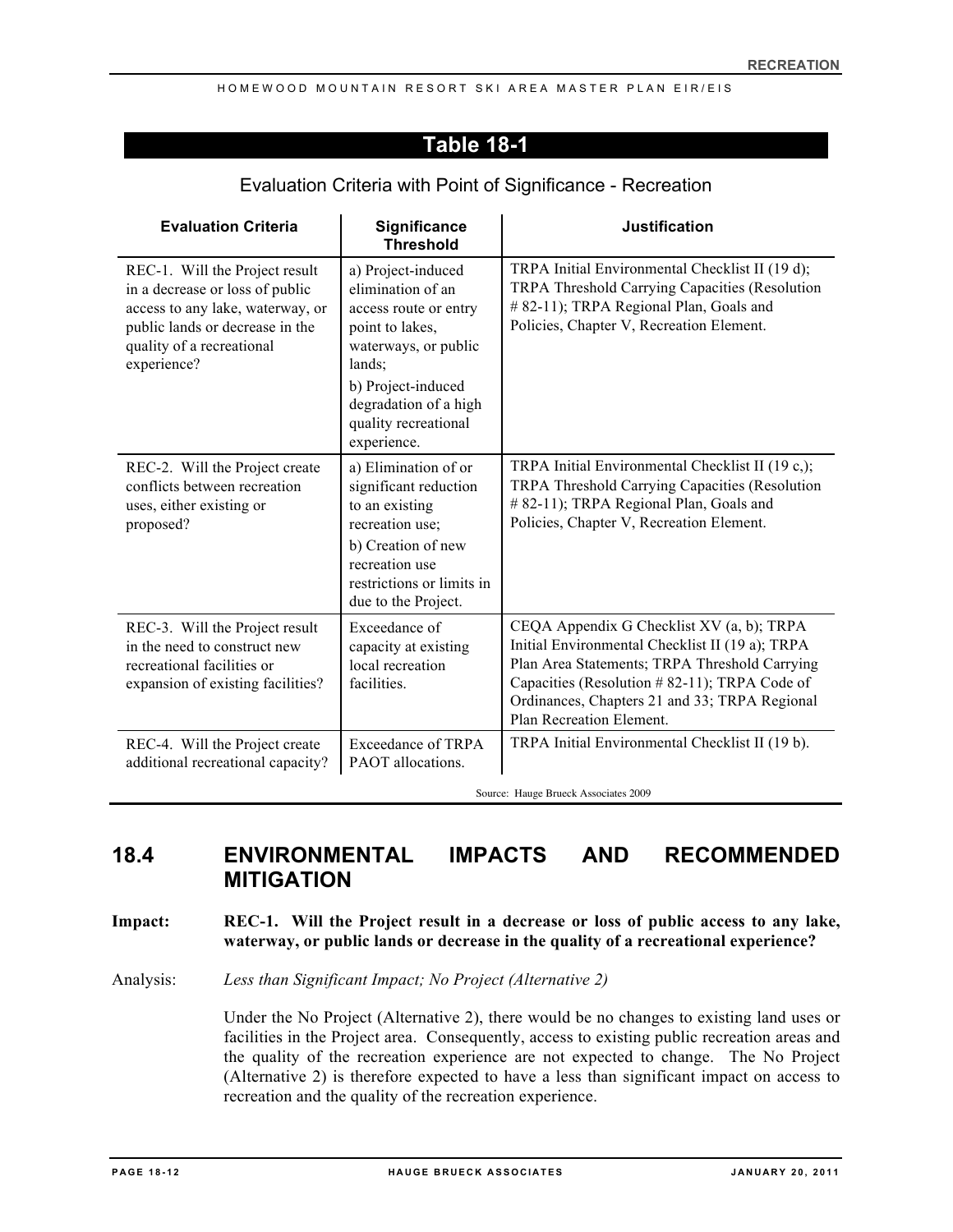Mitigation: No mitigation is required.

Analysis: *Significant Impact; Alternatives 1, 3, 5, and 6*

The Project area is located west of SR 89 and consists of an existing winter sports area and related recreational and support uses. The Proposed Project (Alternative 1) and Alternatives 3, 5, and 6 would not affect land uses or facilities on or with direct access to Lake Tahoe. Summer uses include informal hiking and mountain bike trail use. The Proposed Project (Alternative 1) and Alternatives 3, 5, and 6 would enhance recreation facilities and access to the Project area by designating 5 miles of publicly accessible hiking trails on the mountain, providing a community swimming pool at the Mid-Mountain Base area, an ice skating rink at the North Base area, an amphitheater for the Lake Tahoe Music Festival and other events, a link to the West Shore Bike Trail, and a miniature golf course. Hiking trails established at HMR would provide enhanced access to USFS LTBMU lands in the Project vicinity.

There are no public or private access points to Lake Tahoe or any other lake or waterway that would be removed by the Proposed Project (Alternative 1) and Alternatives 3, 5, and 6, including the existing trail access to the TCPUD Trail Creek Park and Quail Lake south of the resort. HMR recently acquired the West Shore Café and Inn located just west of the project area. The site includes a dedicated parking lot, restaurant and inn structure and outdoor seating area/pier located on the shoreline of Lake Tahoe. While this property is in the ownership of HMR, it will be available for Lake access by residents and guests of the Proposed Project (Alternative 1) and Alternatives 3, 5, and 6. With the maintenance of access to public lands within the vicinity of the project area and the provision of dedicated Lake access for HMR residents and guest, impacts on the availability of public access to recreational resources would be less than significant.

However, there are also public access points along the west shore of Lake Tahoe including points immediately across SR 89 from the proposed residential development areas of the Project. According to Placer County Department of Facility Services/Parks, these beach access points are currently lightly used and do not require substantial maintenance efforts due to low activity in the Homewood vicinity. Many public access points in the vicinity of the Project do not currently receive routine maintenance due to low use. With the addition of new full time residents and additional visitors to the Project area, the use of these beach access points would increase and current maintenance funding would not be adequate to address increased use. A new influx of Project generated use would create the need for a new maintenance operation that is currently not included in the funding structure of local public management agencies. Consequently, development under the Proposed Project (Alternative 1) or Alternatives 3, 5, and 6 would have a significant impact on the quality of the existing recreational experience at nearby beach access points along the west shore of Lake Tahoe.

#### Mitigation: **REC-1a. Beach Access Maintenance Funding**

The Project Applicant shall work with Placer County to develop a Zone of Benefit, which is a geographic area formed under Placer County Service Area law to provide extended services not already being provided, or a similar mechanism to fund maintenance as a result of the Project. Funding shall cover the cost of staff time maintaining the access points, maintenance materials, and, if a Zone of Benefit is established, administration fees. The fee shall be established through an engineer's report prepared by the applicant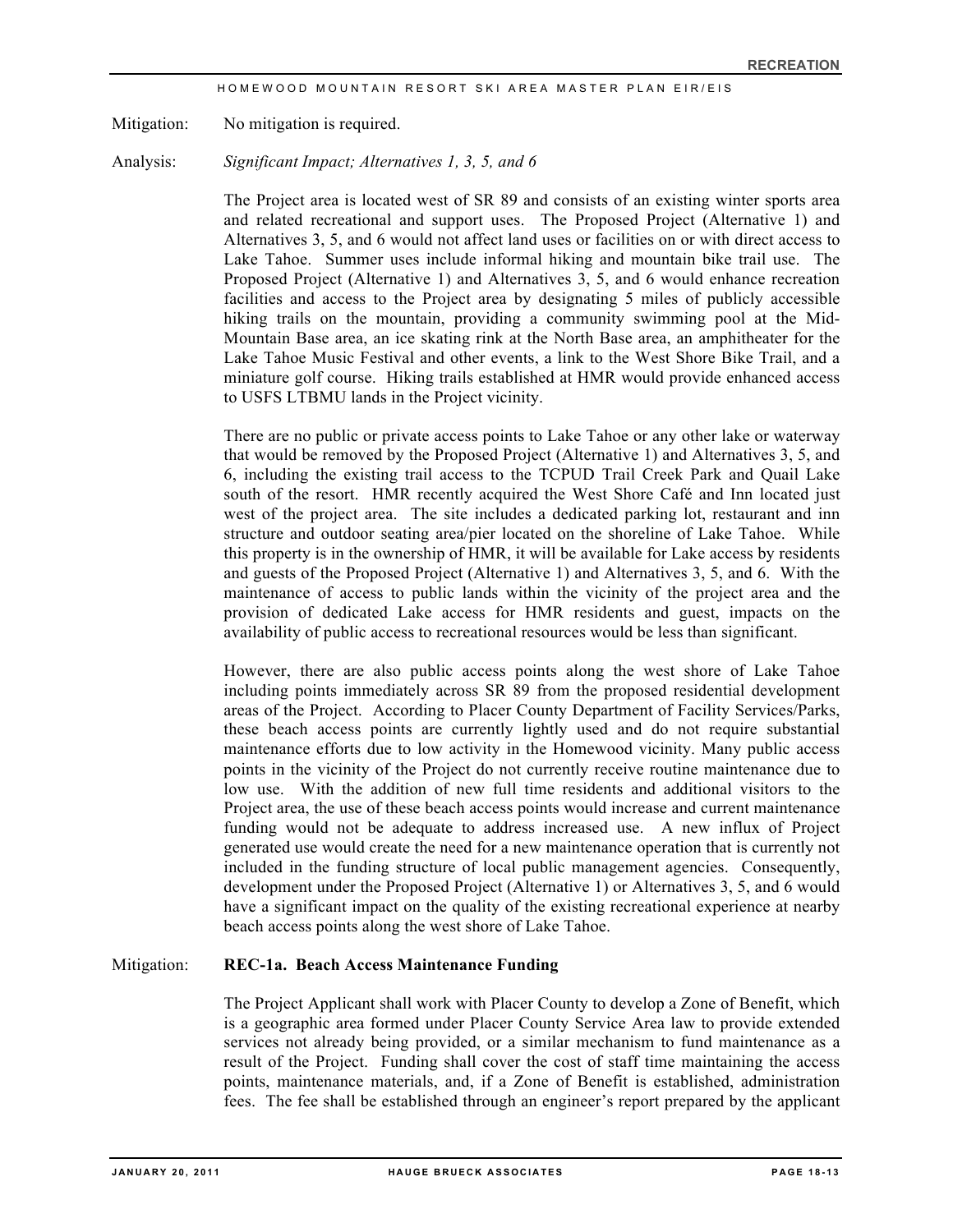at the applicant's expense and approved by the County or as otherwise prescribed by law. The Zone of Benefit shall include cost of living adjustments.

After

Mitigation: *Less than Significant Impact; Alternatives 1, 3, 5, and 6*

Implementation of Mitigation Measure REC-1a will maintain the quality of public beach access points and therefore reduce the impact to less than significant.

Analysis: *Significant Impact; Alternative 4*

Alternative 4 will discontinue current recreational uses in the Project area by decommissioning the ski resort and creating 16 private residential parcels for the development of single-family homes. The recreational capacities (1,704 winter day use PAOTs) currently provided by the ski area for downhill and cross-country skiing in the winter, and informal hiking and mountain biking in the summer, would be eliminated. Access to LTBMU lands and other public lands through the Project area would be removed. The TRPA thresholds for recreation are to, "Preserve and enhance the high quality recreational experience including preservation of high-quality undeveloped shorezone and other natural areas" and, "Establish and ensure a fair share of the total Basin capacity for outdoor recreation is available to the general public". Alternative 4 would not preserve existing recreational opportunities and would reduce public access to recreational uses. The removal of public access and recreational facilities in the Project area would result in a significant impact on access to recreation opportunities and the quality of the recreation experience.

#### Mitigation: **REC-1b. Maintain or Enhance Public Access to Public Lands.**

The Project Applicant shall consult with the TRPA and public land managers in the Project vicinity, including the LTBMU and TCPUD, to select one or more corridors for a public access easement and recreational trail (pedestrian and/or mountain bike accessible) through the HMR area to adjacent public lands. Such easements shall be permanent and recorded along with the subdivision map, and be located at appropriate site(s) to enable safe and efficient ingress and egress from the public lands while minimizing potential for conflict with private property owners.

In lieu of an easement through HMR subdivision lands, the Project Applicant may consult with the TRPA, TCPUD, and LTBMU to identify an alternative site to enhance public access to recreation opportunities on public lands. The access point shall be in the vicinity of Homewood, and provide a similar or greater level of access to recreation opportunities on public lands as existing trails in the Project area. Access enhancements may include, but are not limited to, actions such as easement acquisition, trail development, road or trail improvements, and development of trailhead facilities (e.g., parking, drinking water, restrooms, signage).

After

Mitigation: *Significant and Unavoidable Impact; Alternative 4*

Implementation of Mitigation Measure REC-1b will maintain or enhance existing levels of public access to recreation opportunities on adjacent public lands. However, implementation of Alternative 4 would cause a significant and unavoidable impact based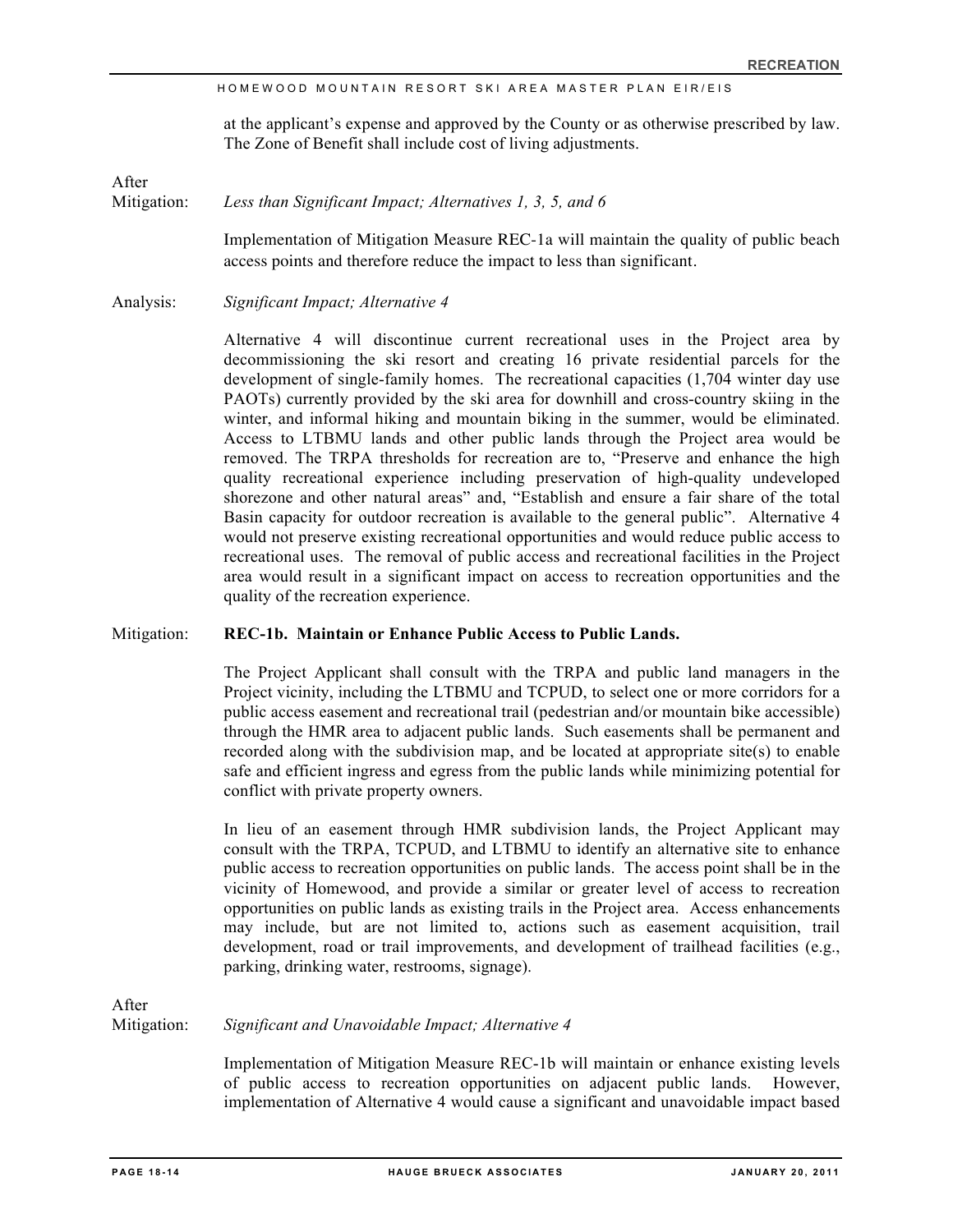on the loss of the winter ski resort use and the currently assigned PAOTs for HMR. There are currently no closed ski areas in the Basin that could be re-opened to replace recreational uses at HMR, and the development of a new ski area is not considered feasible based on land ownership, environmental constraints, and land management regulations in the Basin. Consequently, no feasible mitigation measure is identified to reduce the significant impact of Alternative 4 on recreational access.

**Impact: REC-2. Will the Project create conflicts between recreation uses, either existing or proposed?**

**Analysis:** *Less than Significant Impact; No Project (Alternative 2)*

Under the No Project (Alternative 2), current recreational uses will continue and no new recreational uses would occur. Alternative 2 is not expected to result in any new recreation use conflicts. Therefore, implementation of Alternative 2 is expected to result in a less than significant impact on conflicts between recreational uses.

Mitigation: No mitigation is required.

**Analysis:** *Less than Significant Impact; Alternatives 1, 3, 5, and 6*

The Proposed Project (Alternative 1) and Alternatives 3, 5, and 6 will renovate and enhance existing ski area facilities and biking and hiking trails, and provide new recreation facilities such as a West Shore Bike Trail linkage, ice skating rink, swimming pool, amphitheater, and miniature golf course. As required by Placer County and the Quimby Act, development under the Proposed Project (Alternative 1) or Alternatives 3, 5, and 6 will include enhancements in park lands and/or in lieu payments to improve local recreational facilities, improving service to existing populations and providing adequate service to meet the increased resident and guest demands. The Proposed Project (Alternative 1) and Alternatives 3, 5, and 6 are expected to increase the range of recreation facilities and opportunities in the Project area, and add facilities that are compatible with existing recreation opportunities and land uses at HMR and in the Project vicinity. Therefore, implementation of the Proposed Project (Alternative 1) and Alternatives 3, 5, and 6 will have less than significant impacts related to conflicts between existing or proposed recreational uses.

- Mitigation: No mitigation is required.
- Analysis: *Significant Impact; Alternative 4*

Alternative 4 would remove recreation opportunities in the Project area by decommissioning HMR and subdividing the land into private residential parcels for single-family home development. This would remove recreational use at HMR and access through HMR to public lands. HMR currently has a PAOT capacity of 1,704 for winter day-use activities. As documented in REC-3 below, local park enhancements or payment of in lieu fees under Placer County ordinances would be required under Alternative 4 to offset the impacts of population growth on recreation, but the discontinuation of existing recreation use at HMR will conflict with TRPA recreation thresholds to increase the amount and quality of recreational opportunities. Therefore, this impact is considered significant.

Mitigation: No mitigation is available.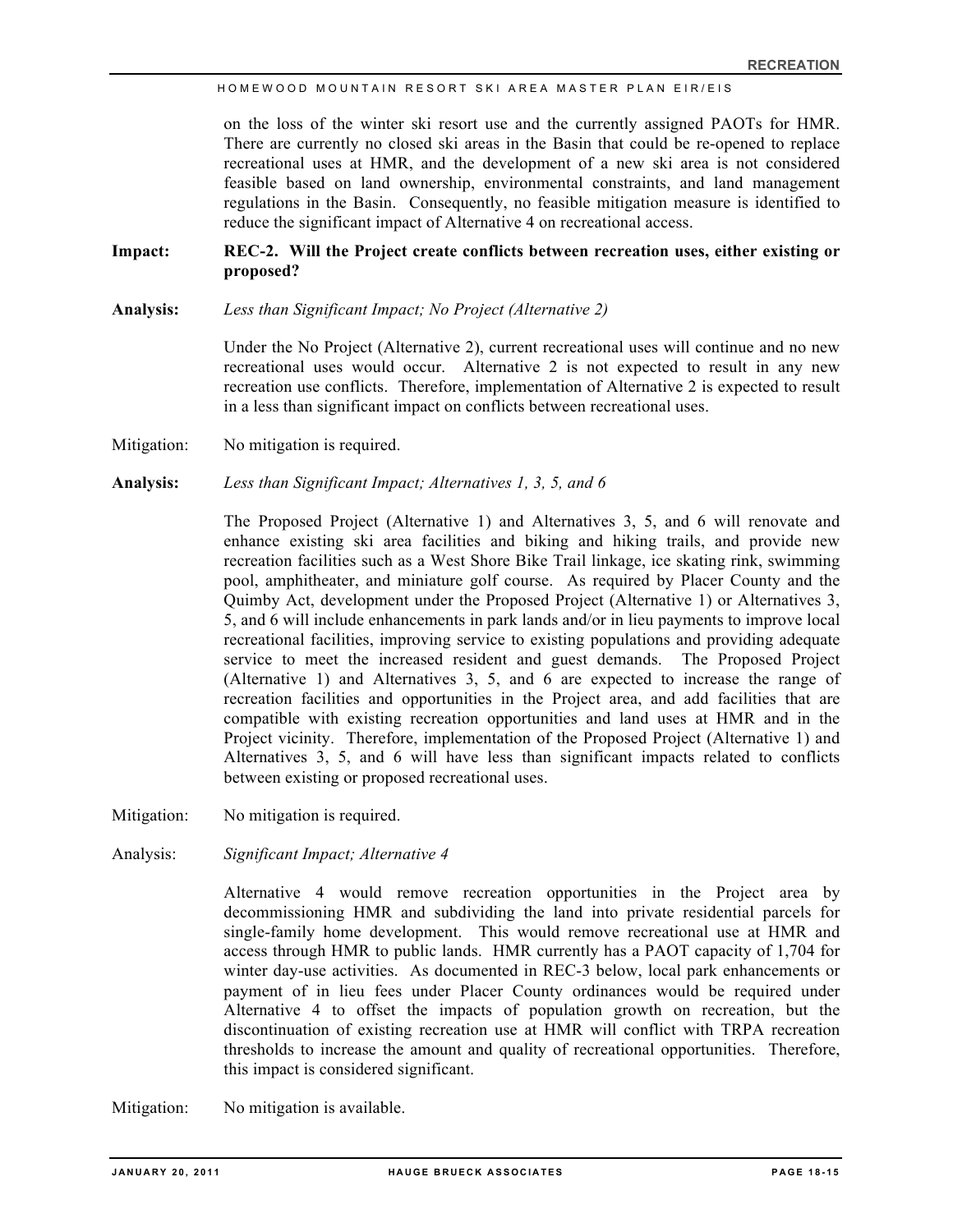After

Mitigation: *Significant and Unavoidable Impact; Alternative 4*

Implementation of Alternative 4 would cause a significant and unavoidable impact based on the loss of existing winter day use recreation facilities in the Lake Tahoe Basin. There are currently no vacant ski areas in the Basin that could be re-opened to replace uses at HMR, and the development of a new ski area is not considered feasible based on land ownership, environmental constraints, and land management regulations in the Basin. Consequently, no feasible mitigation measure is identified to reduce the significant impact of Alternative 4 on recreation use conflicts.

## **Impact: REC-3. Will the Project result in the need to construct new recreational facilities or expansion of existing facilities?**

Analysis: *Less than Significant Impact; No Project (Alternatives 2)*

The No Project (Alternative 2) will not change existing recreational uses, land uses, or facilities, and would not increase demand for recreation. Consequently, Alternative 2 would have a less than significant impact on the need for new recreational facilities.

- Mitigation: No mitigation is required.
- Analysis: *Significant Impact; Alternatives 1, 3, 4, 5, and 6*

Development of the Proposed Project (Alternative 1) and Alternatives 3, 4, 5, and 6 is expected to increase the population of the Project area and increase demand for recreation facilities. The Proposed Project (Alternative 1) and Alternatives 3, 5, and 6 will include new recreational facilities for visitors to the lodge and the public, such as a swimming pool, miniature golf course, West Shore Bike Trail linkage, amphitheater, and 5 miles of hiking/mountain biking trails.

Under Placer County General Plan Policy 5.A.3 and Zoning Ordinance §17.54.100(D)(1), new residential developments are required to provide a minimum of 5 acres of improved parks and 5 acres of passive parklands or open space per 1,000 new residents to offset increased demand for recreation services and opportunities (Placer County 2008). Based on the number of whole or partial ownership residential units proposed by Alternative, the following are estimates of the number of new residents that may be generated at Project buildout, and the required amount of new park land under the General Plan. The calculations assume 1.85 persons per whole or partial-ownership multi-family residential unit and 2.54 persons per single-family residential unit based on the analysis included in the Placer County Park and Recreation Facilities Impact Fee Study, Hausrath Economics Group, September 2003 (page 12).

- Alternative 1: 254 multi-family residential units equals 470 new residents, and 2.35 acres of improved parks and 2.35 acres of open space;
- Alternative 3: 254 multi-family residential units equals 470 new residents, and 2.35 acres of passive use parklands 2.35 acres of open space;
- Alternative 4: 16 single-family residential units equals 41 new residents, and 0.2 acre of improved parks and 0.2 acre of open space; and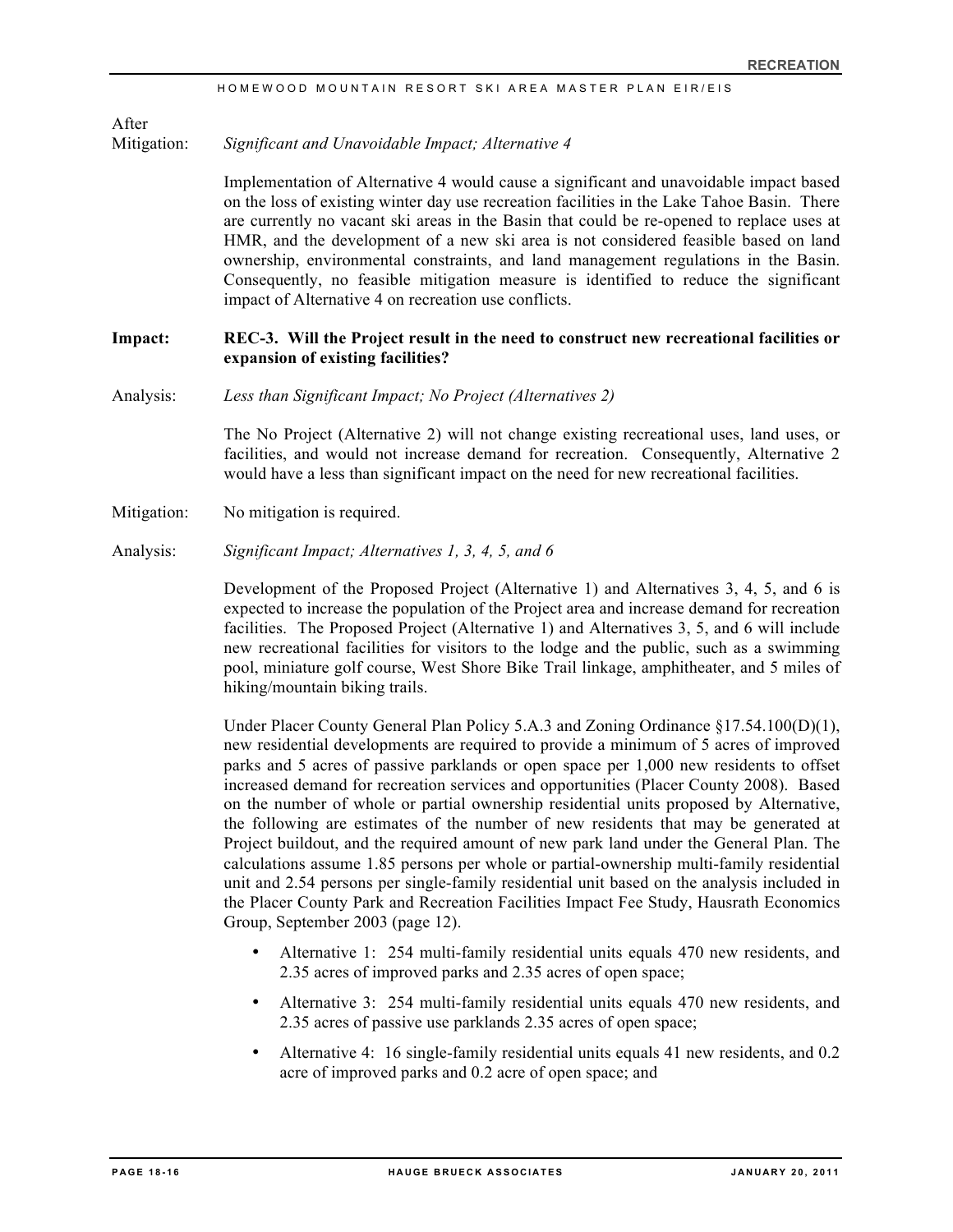- Alternative 5: 237 multi-family residential units and 16 single-family residential units equals 479 new residents, and 2.40 acres of improved parks and 2.40 acres of open space.
- Alternative 6: 232 multi-family residential units and 14 single-family residential units equals 465 new residents, and 2.33 acres of improved parks and 2.33 acres of open space.

If Alternatives 1, 3, 4, 5, and 6 do not provide adequate on-site recreation facilities, Placer County would require payment of park fees commensurate with the percentage of the shortfall. Payment of in lieu park fees to Placer County Department of Facility Services would be in addition to the standard Placer County park fees identified below, and would be established through a development agreement.

Under Placer County Code §16.08.100 and Recreational Facilities Fee Ordinance (Chapter 15, Placer County Code), recreation facilities cannot be less than that needed to accommodate the new demand for such facilities created by the Project, as determined by the Planning Commission in consultation with the Placer County Department of Facilities Services, Parks and Grounds Division. In addition, in-tract recreational facilities must be provided in accordance with Placer County Code Section 17.54.100(D) or the payment of an in-lieu fee thereof.

New residents and visitors in the Project area will increase visitation at other Basin recreational sites, increasing demand on the existing recreational facilities, especially during the peak summer months. New residents and visitors to the Project area are expected to increase usage of nearby Burton Creek, Ed Z'berg Sugar Pine Point, and D.L. Bliss/Emerald Bay State Parks. New residents and visitors will likely use local parks and recreational facilities in the vicinity such as Quail Creek Park, Chambers Landing Beach, and other access points to Lake Tahoe near the Project area. Without new facilities, the increased use will contribute to routine wear and tear on existing turf areas, recreational equipment, trails, picnic tables, and parking capacity. It is difficult to determine the extent of the wear and tear that would be attributed directly to the Proposed Project (Alternative 1) or Alternatives 3, 4, 5 or 6, because most local parks and recreational facilities are used by a combination of local residents and visitors to the region.

It should be noted that HMR recently purchased the West Shore Café, which is located across SR 89 from the resort and is outside of the Project area. The West Shore Café includes lake access and a pier, which can accommodate a water taxi and some summer recreation demand.

Placer County's per-unit assessment of park fees (including affordable housing units and tourist accommodation units or TAUs) funds improvements to existing park facilities and the construction of new park facilities (Placer County 2008). These park fees are assessed at the time of final map recordation and issuance of building permits, and are required for the development of residential units and TAU units to offset the impact of new development on community recreation. The Project fees would be earmarked for improvement of park facilities in the vicinity. Placer County, who collects and distributes these fees, would use these funds for projects at nearby recreational facilities.

The Project is also subject to the Measure C parcel tax, which provides maintenance funds for the TCPUD. This is a parcel tax that adjusts annually and is applicable to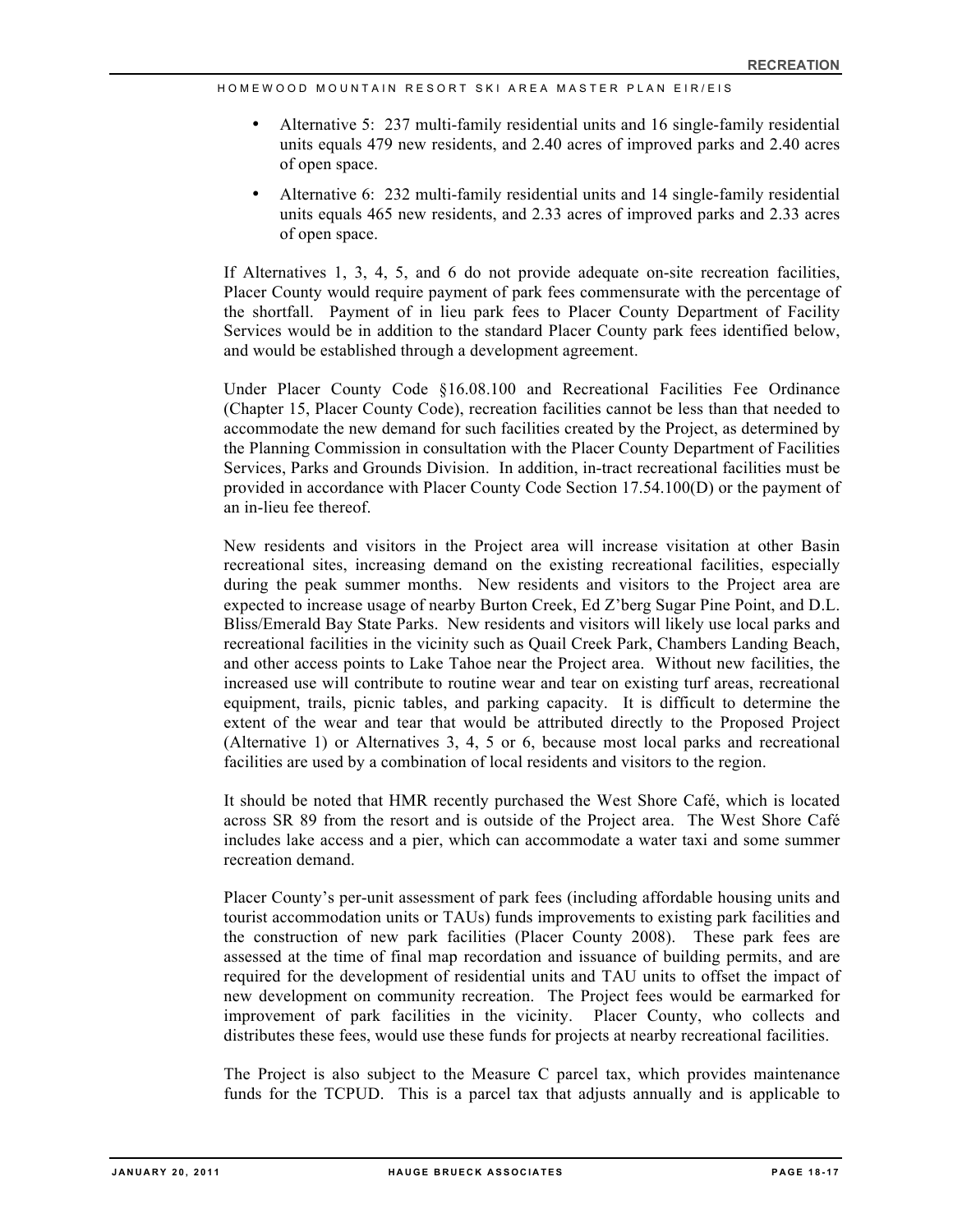parcels within the TCPUD district boundaries. The annual fee is determined based on the square footage of the residential units.

Because the Proposed Project (Alternative 1) and Alternatives 3, 4, 5 or 6 do not include the addition of new and/or improved park facilities, parks or open space to meet the increased demand for improved parks and open space, this is considered a significant impact.

## Mitigation: **REC-3. Provide On-site Recreational Facilities and Park Fees to Placer County; Operate Shuttle Service to State Parks.**

To mitigate for the increased demand on recreation facilities, the Project shall develop and dedicate to the TCPUD a public park consistent with the park needs of the community (e.g., 5 acres of improved park and 5 acres of open space per 1,000 new residents). Details of recreation facilities and timing of delivery shall be established through a development agreement with Placer County. For any public recreation facilities provided in conjunction with this project, including parks and trails, maintenance funding shall be provided through the creation of a Zone of benefit (or similar mechanism). The fee shall be established through an engineer's report prepared by the applicant at the applicant's expense and approved by the County or as otherwise prescribed by law. The Zone of Benefit shall include cost of living adjustments.

The Project may provide for new or enhanced recreation facilities with an alternative method as provided under Placer County Code. Recreational alternatives may include, but are not limited to the following as approved by the County:

- Create commonly owned, on-site park and recreational improvements and/or as a credit toward a portion of the recreation fees, as deemed appropriate by the Planning Commission;
- Pay a fee equivalent to the value of the park and recreation improved land and park improvements to provide public parks and recreation facilities in the vicinity of the planned development. If the County wishes to collect such fees, the fee agreement shall be established through a development agreement between HMR and Placer County.
- Provision of public beach front property, access rights, and/or developed public beach access facilities conveyed to an appropriate public entity.
- The forgoing may be provided in whole or combination in order to fully mitigate recreational impacts in accordance with Placer County Code Sections 15.34.010, 16.08.100, and 17.54.100(D).

To reduce impacts on parking facilities at nearby State Parks while enhancing public access to the State Park system, the Proposed Project (Alternative 1) and Alternatives 3, 5, and 6 shall institute an on-call van service available to HMR residents, guests and the general public from Memorial Day Weekend through Labor Day to provide alternative transit service to Ed Z'berg Sugar Pine Point and D.L. Bliss/Emerald Bay State Parks. The HMR on-call van service will supplement existing public transit systems and reduce the reliance of private automobile usage for HMR residents, guests, and other nearby residents. HMR may charge a nominal fee to use the shuttle van service and may advertise the service to local residents and visitors of other developments. The use of the HMR on-call van service will reduce the number of private automobiles used to access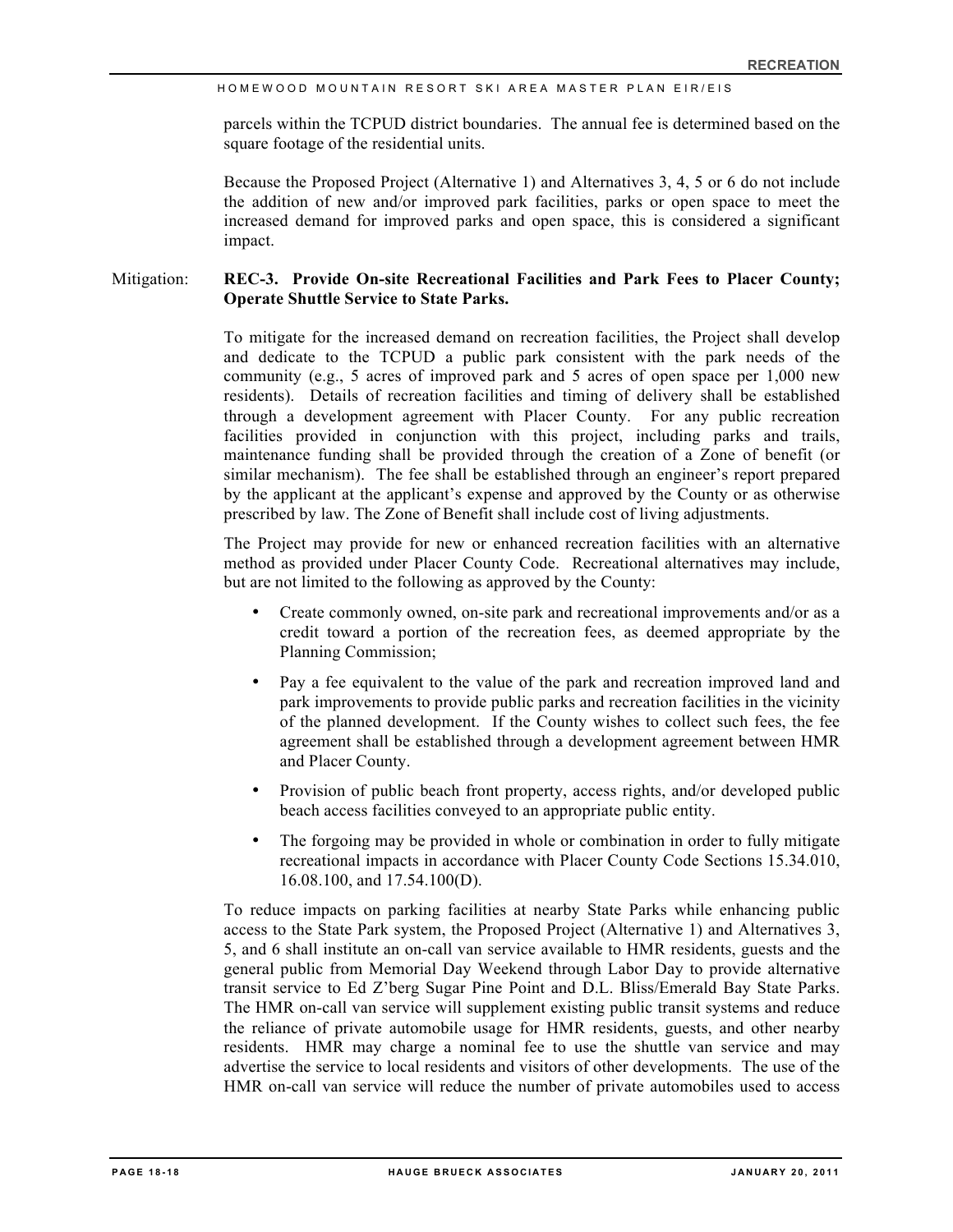the State Parks during peak summer months, thereby maintaining access to these parks for other visitors to the Lake Tahoe Basin.

#### After

Mitigation: *Less than Significant Impact; Alternatives 1, 3, 4, 5, and 6*

Implementation of mitigation measure REC-3 will reduce the potential impact to less than significant by providing or funding adequate new developed recreation facilities and open space, and by maintaining accessibility to heavily-used State Parks in the Project vicinity.

#### **Impact: REC-4. Will the Project create additional recreational capacity?**

Analysis: *Less than Significant Impact; No Project (Alternative 2)*

Alternative 2 does not involve changes to existing recreation uses of facilities, and therefore will have a less than significant impact on recreational capacity.

Mitigation: No mitigation is required.

Analysis: *Less than Significant Impact; Alternatives 1, 3, 5 and 6*

The Proposed Project (Alternative 1) and Alternatives 3, 5, and 6 will increase recreation opportunities, but winter day-use PAOTs assigned to HMR will remain unchanged. Development under Alternatives 1, 3, 5, and 6 will improve HMR ski area facilities and enhance other recreation opportunities in the Project area. Other new facilities include a West Shore Bike Trail connection, miniature golf, ice skating rink, swimming pool, amphitheater, and 5 miles of hiking/mountain bike trails.

New winter sports facilities will replace existing facilities and enhance the ski experience with high speed, higher capacity lifts and other improvements, but the overall PAOT capacity of the ski area will not increase under Alternatives 1, 3, 5, and 6. Proposed improvements include the replacement of the Madden Ski triple-chair lift with an eightpassenger high-speed gondola, which would increase lift capacity from 1,800 to 2,400 persons per hour. A new learn-to-ski (beginner) lift would be constructed at the Mid-Mountain area for beginner use. The existing South Happy Platter, North Happy Platter, and Alpine Platter lifts would be removed. The Tailings T-Bar, South T-Bar, and Spring Chair lift have already been removed and would not be replaced. The verified capacity of these removed lifts is available for use on other lift replacements or upgrades. Table 18-2 summarizes the proposed changes to the HMR ski lift capacity.

While improvements to the ski lifts are expected to increase the current operating capacity of the system from 8,646 persons per hour to 9,797 persons per hour, overall operations are expected to remain below the verified capacity of 10,653 persons per hour. Homewood's verified capacity is used to define the existing PAOT capacity assigned to HMR (1,704) by TRPA. At present, HMR does not expect to increase uphill lift capacity such that it would exceed its existing banked verified PAOT capacity of 1,704. Therefore, the Proposed Project (Alternative 1) and Alternatives 3, 5, and 6 are not expected to exceed the existing TRPA PAOT capacity for HMR or result in an adverse impact on additional recreational capacity. This is considered a less than significant impact.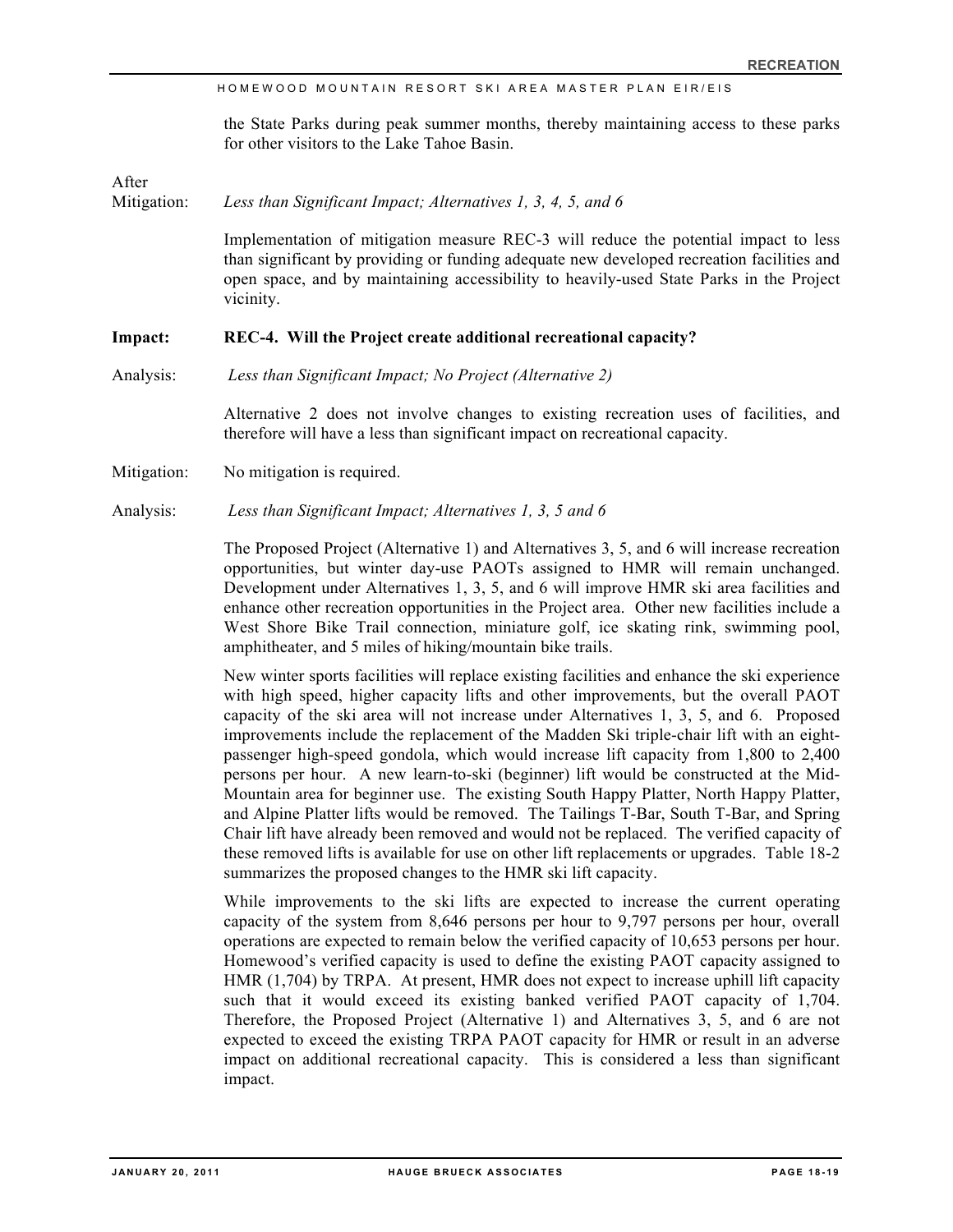## **Table 18-2**

## Existing and Proposed Ski Lift Capacity – Alternatives 1, 3, 5, and 6

| <b>Lift Name</b>        | <b>Verified Capacity</b><br>(pph) | <b>Current Operating</b><br>Capacity (pph) | <b>Proposed Capacity</b><br>(pph) |
|-------------------------|-----------------------------------|--------------------------------------------|-----------------------------------|
| Madden Chair            | 1,800                             | 1,800                                      | 2,400                             |
| Ellis Chair             | 1,500                             | 1,500                                      | 2,400                             |
| Quad Chair              | 2,028                             | 1,800                                      | 1,800                             |
| Quail Chair             | 818                               | 1,637                                      | 1,637                             |
| South Happy Platter     | 630                               | 630                                        | $\theta$                          |
| North Happy Platter     | 500                               | 500                                        | $\theta$                          |
| Alpine Platter          | 419                               | 419                                        | $\mathbf{0}$                      |
| Tailings T-Bar          | 750                               | $\theta$                                   | $\theta$                          |
| South T-Bar             | 875                               | $\theta$                                   | $\theta$                          |
| Magic Carpet            | 360                               | 360                                        | 360                               |
| Spring Chair            | 973                               | $\mathbf{0}$                               | $\theta$                          |
| Beginner @ Mid-Mountain | $\theta$                          | $\theta$                                   | 1,200                             |
| <b>TOTALS</b>           | 10,653                            | 8,646                                      | 9,797                             |

Source: HMR Needs Assessment, September 14, 2009

Notes:

pph = persons per hour

Verified lift capacity is the hourly capacity assigned to the lift by TRPA when it was constructed.

Mitigation: No mitigation is required.

Analysis: *Less than Significant Impact; Alternative 4*

Implementation of Alternative 4 would result in the closure of winter sports facilities at HMR, and redevelopment of HMR into private homes and commercial uses (see Impact REC-1). Alternative 4 would not create additional recreational capacity and therefore, this impact would be less than significant.

Mitigation: No mitigation is required.

## **18.5 CUMULATIVE IMPACTS AND MITIGATION MEASURES**

#### **Impact: REC-C1: Will the Project have significant cumulative impacts to recreation?**

Analysis: *Less than Significant Impact; Alternatives 1, 3, 5, and 6*

Development of enhanced winter sports recreation facilities and new tourist and residential and commercial development in the Project area, and associated increases in population associated with the Proposed Project (Alternative 1) and Alternatives 3, 5, and 6 will result in a cumulative increase in the demand for recreational facilities and would likely increase the use of existing local parks and recreational facilities in the community.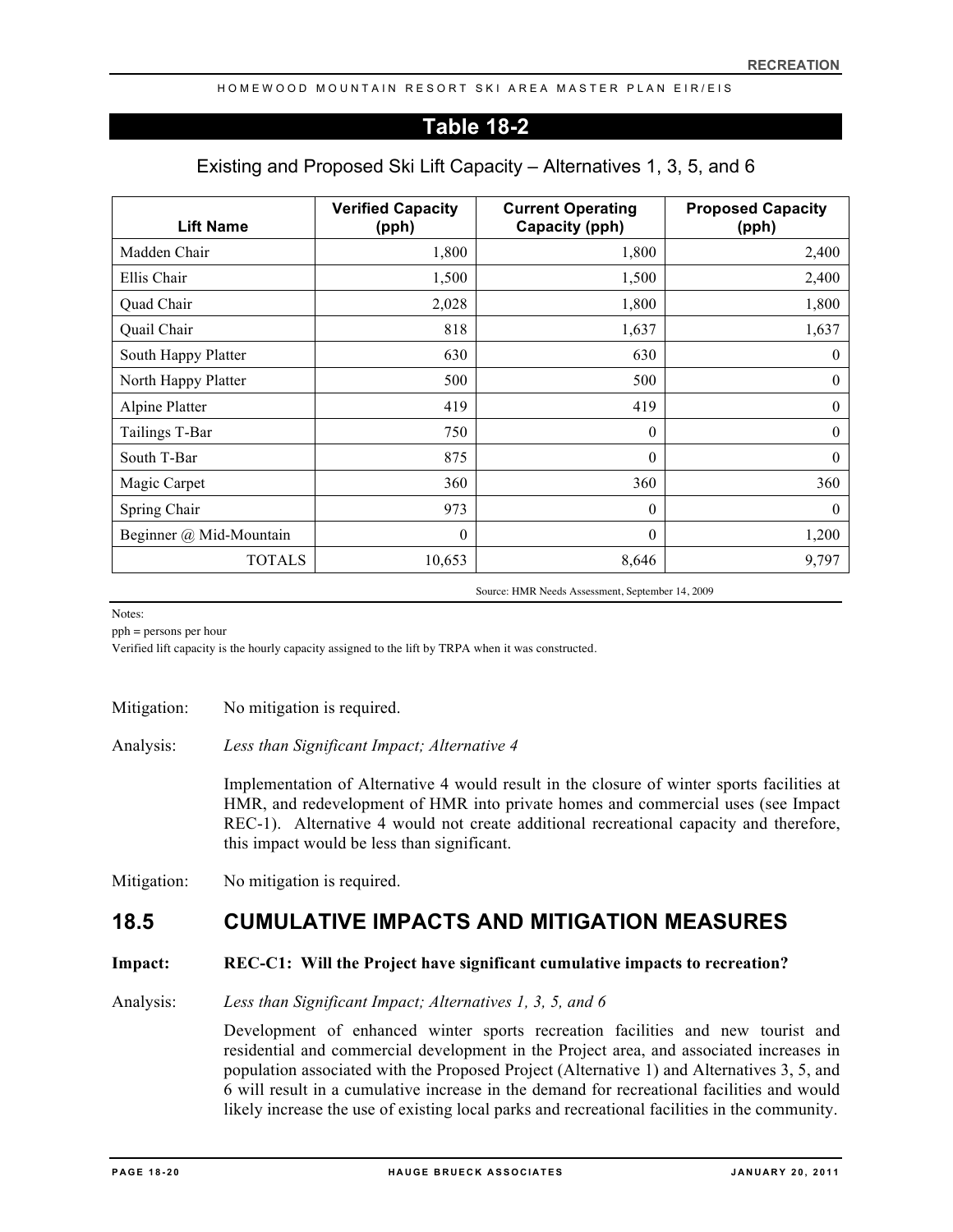Placer County regulations require that new planned development projects contribute to Placer County park fees and incorporate on-site recreation facilities commensurate with the number of potential residents. Any shortage of the required on-site recreation facilities will require payment of park fees commensurate with the shortfall of the required on-site recreation facilities as determined by the Placer County Department of Facility Services (these fees would be in addition to the standard Placer County park fees). These requirements are implemented to offset and mitigate any imbalance that may result from new development on community recreational opportunities. Implementation of Mitigation Measures REC-1a and REC-3 and the mitigation action required for other projects in the Lake Tahoe Basin eliminates substantial contributions to cumulative impacts on recreational capacity. Therefore, the Project's contribution is not cumulatively considerable.

Mitigation: No mitigation is required.

Analysis: *Significant Impact; Alternative 4*

Alternative 4 would result in the decommissioning of the resort and the introduction of a single-family residential development. HMR closure would cause the loss of the existing 1,704 PAOT recreational capacity in the Basin for skiing and winter sports activity. The demand for ski recreation served by the HMR facilities would be displaced to other ski resorts in the Basin, potentially impacting their ability to serve the increase under their existing PAOT allocations. This loss of recreational capacity would displace demand to other facilities, which may not be able to accommodate it. Demand for recreation opportunities and facilities in the Lake Tahoe Basin are growing based on threshold evaluations prepared by TRPA. Therefore, the loss of the existing HMR PAOT capacity is considered a cumulatively considerable impact to the recreational thresholds.

Mitigation: No mitigation is available.

After

Mitigation: *Significant and Unavoidable Impact; Alternative 4*

Implementation of Alternative 4 would cause a significant cumulative impact on other winter day use facilities based on the loss of the winter recreational use and PAOTs associated with the closure of the HMR.

## **REFERENCES**

- California Department of Parks and Recreation. 2005. Park and Recreation Trends in California. May 13. California Department of Parks and Recreation. Sacramento, CA.
- County of Placer. 1994. Placer County General Plan Update Countywide General Plan Policy Document. August 16, 1994. Prepared by Placer County with Crawford Multari & Starr, DKS Associates-02, Psomas and Associates, Jones & Stokes Associates, Recht Hausrath & Associates, and J. Laurence Mintier & Associates. Placer County. Auburn, CA.
- County of Placer. 1998. West Shore Area General Plan. Adopted October 19, 1998. Placer County. Auburn, CA.
- Hausrath Economic Group. 2010. Placer County Park and Recreation Facilities Impact Fee Study. Placer County. Auburn, CA.